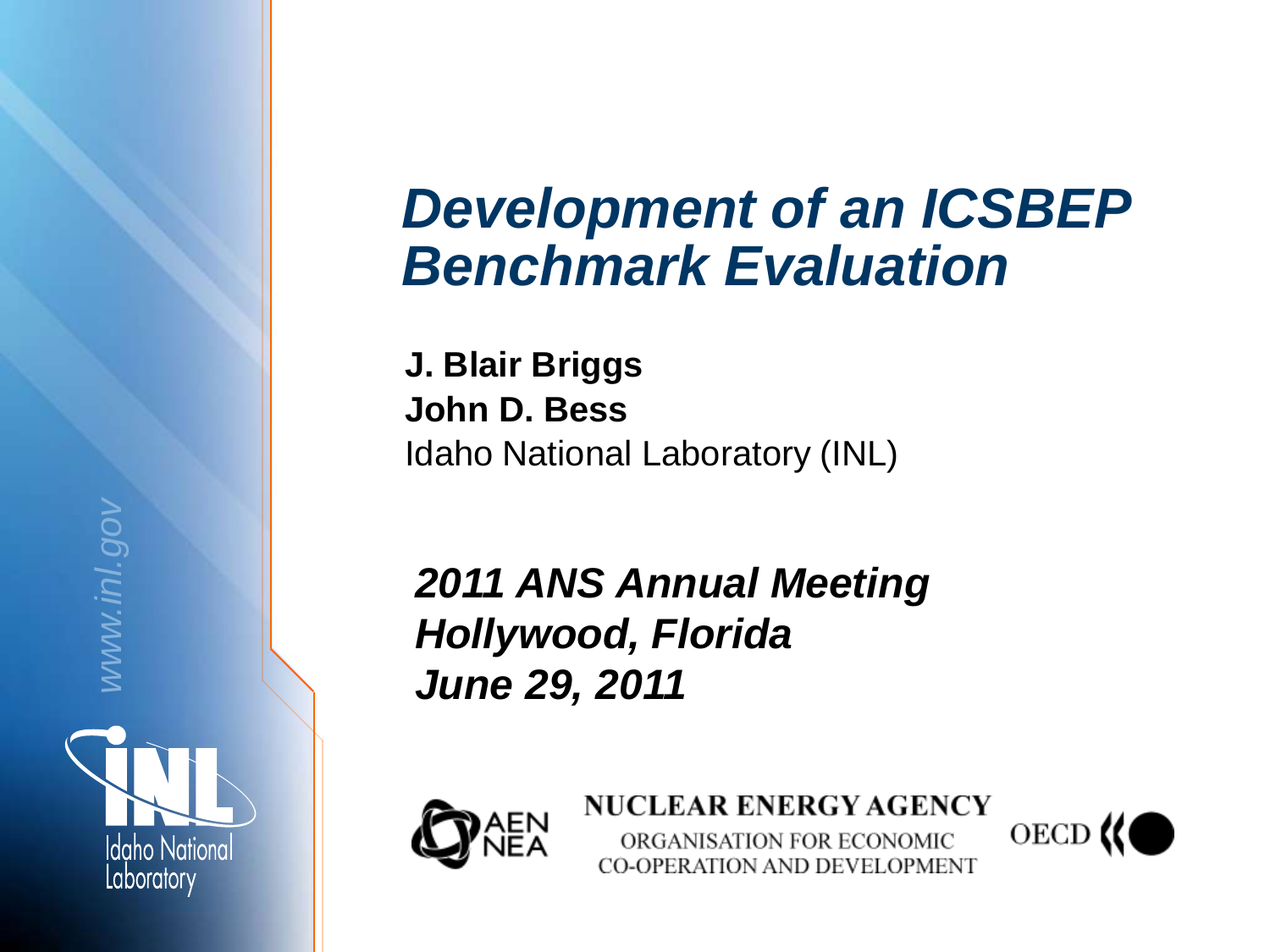

# *Topics*

- Purpose of the International Criticality Safety Benchmark Evaluation Project (ICSBEP)
- Development of an ICSBEP Benchmark
- Publication in the ICSBEP Handbook (Quality Assurance)
- ICSBEP Handbook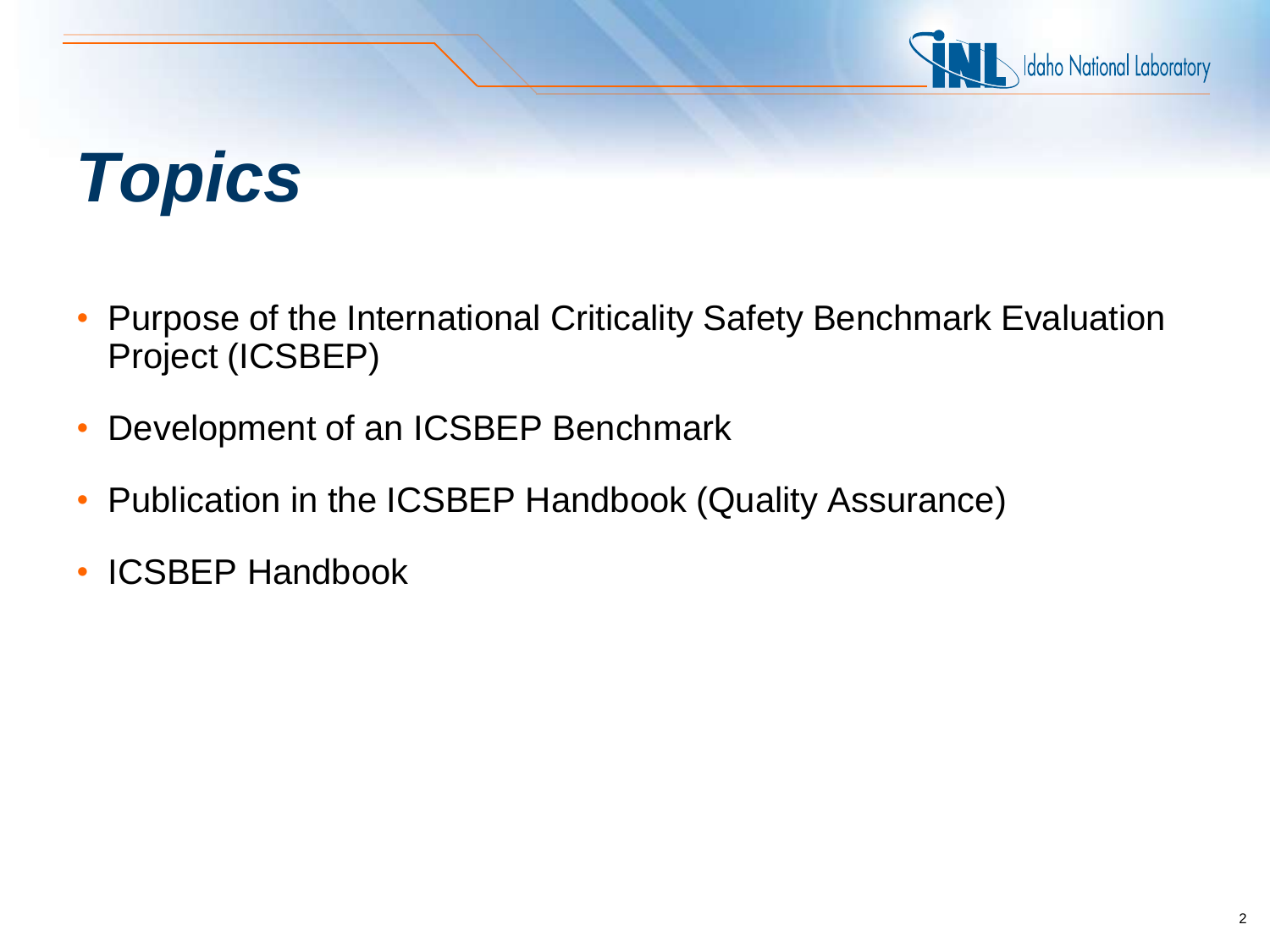

# *Purpose*

# *of the*

*ICSBEP*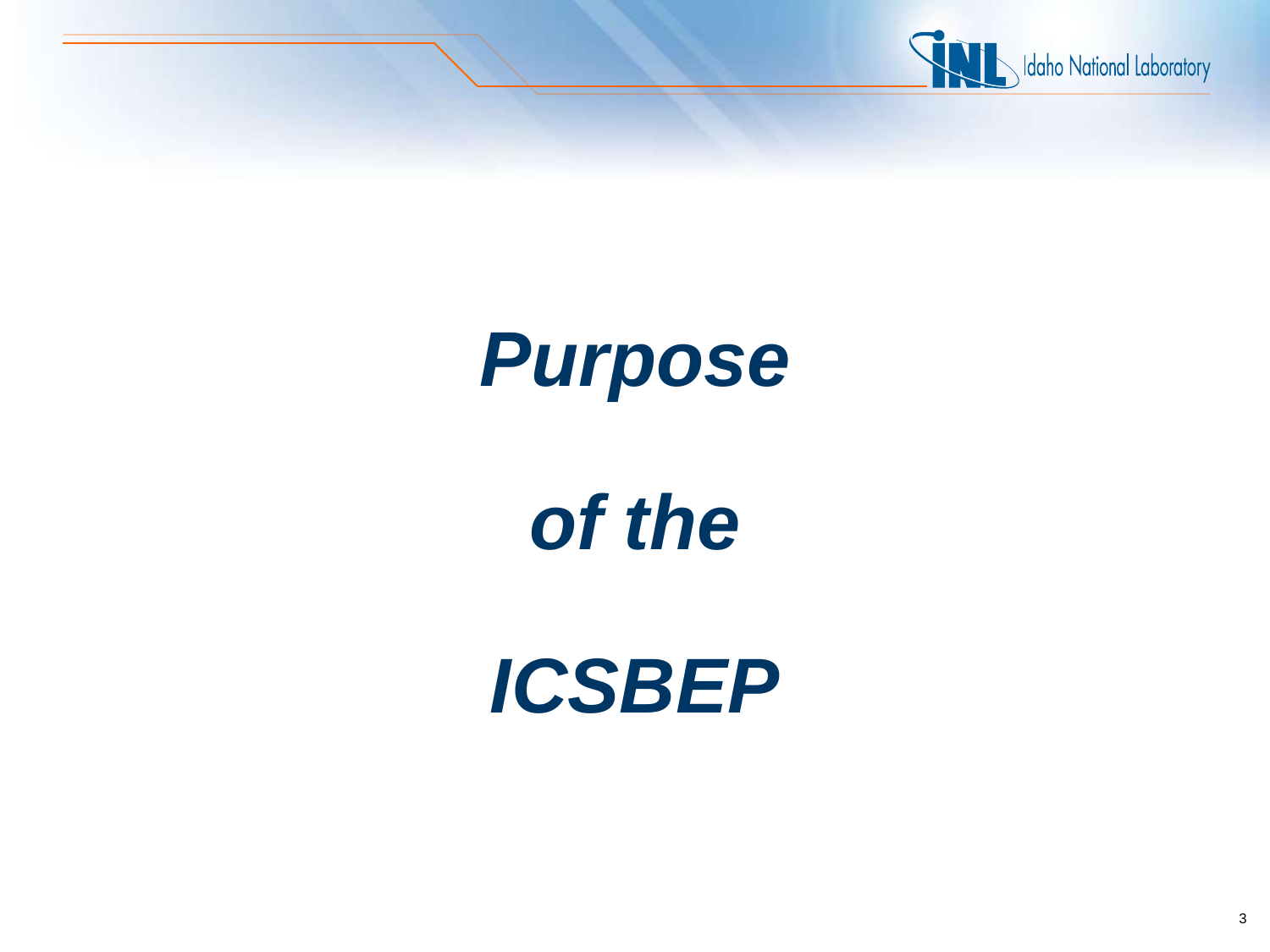

### *Purpose of the ICSBEP*

- Compile benchmark-experiment data into a **standardized** format that allows analysts to **easily** use the data to validate calculational techniques and cross section data.
- Evaluate the data and quantify overall uncertainties through various types of sensitivity analyses
- Eliminate a large portion of the tedious and redundant research and processing of experiment data
- Streamline the necessary step of validating computer codes and nuclear data with experimental data
- Preserve valuable experimental data that will be of use for decades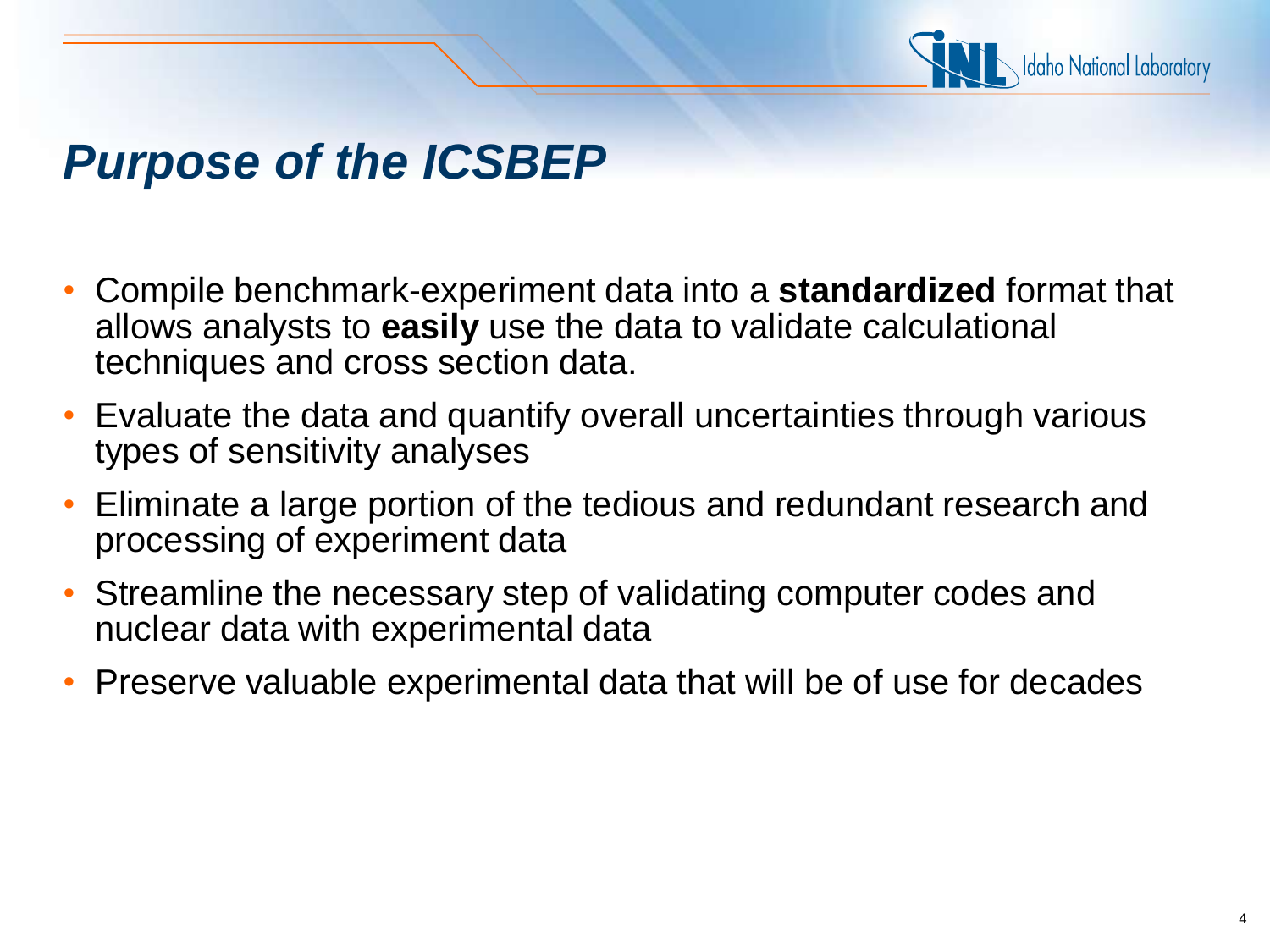

## *DEVELOPMENT*

# *of an*

## *ICSBEP*

# *BENCHMARK*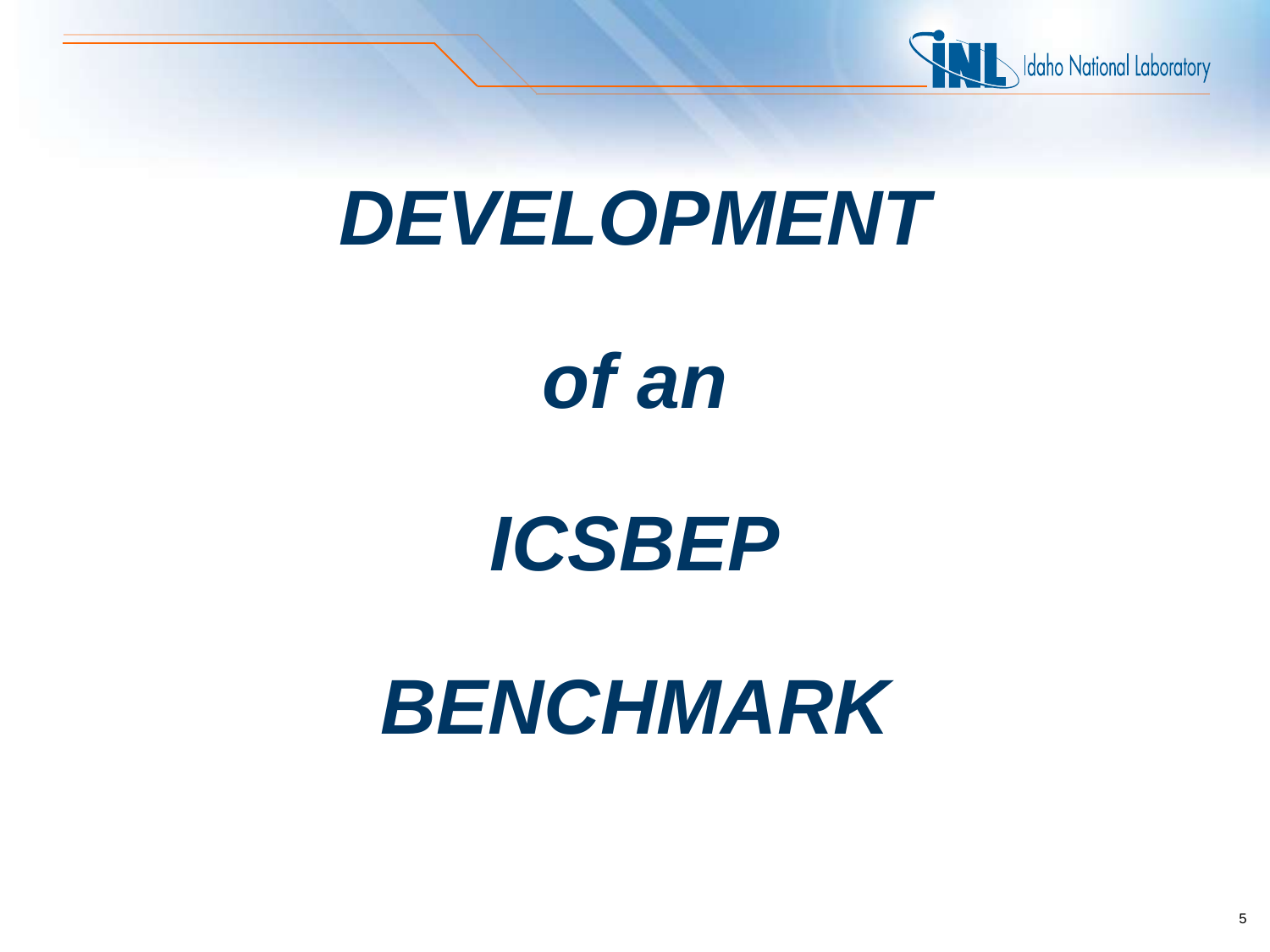

## *Basic Structure of All Benchmarks*

- Describe the Experiments
- Evaluate the Experiments
- Provide Concise Benchmark-Model Specifications
- Provide Sample Results

-------------------------------------

• References

- Appendix Code Input
- Appendix Other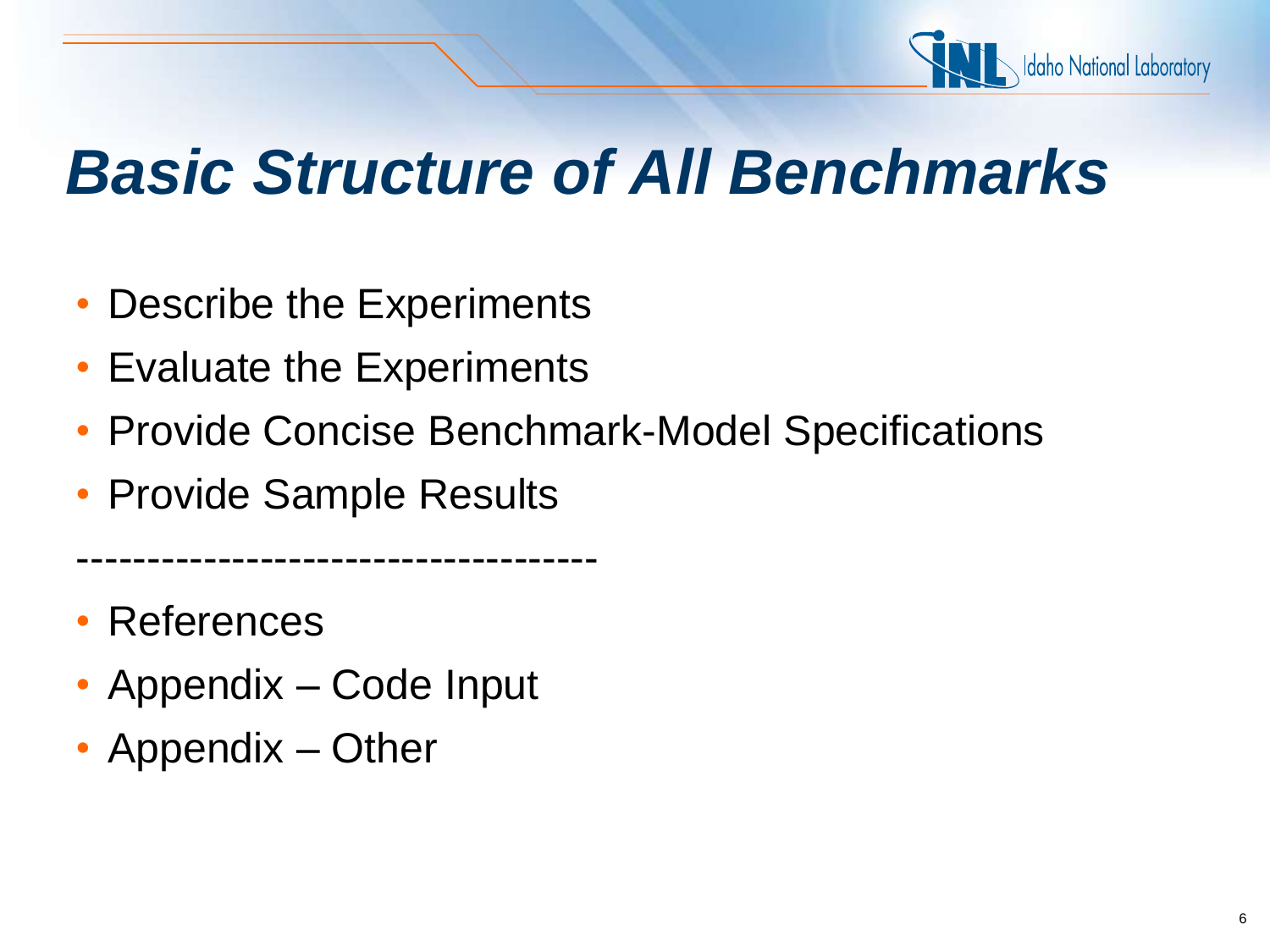

## *Describe the Experiments*

- Geometry
- Materials
- Temperature
- Other Relevant Information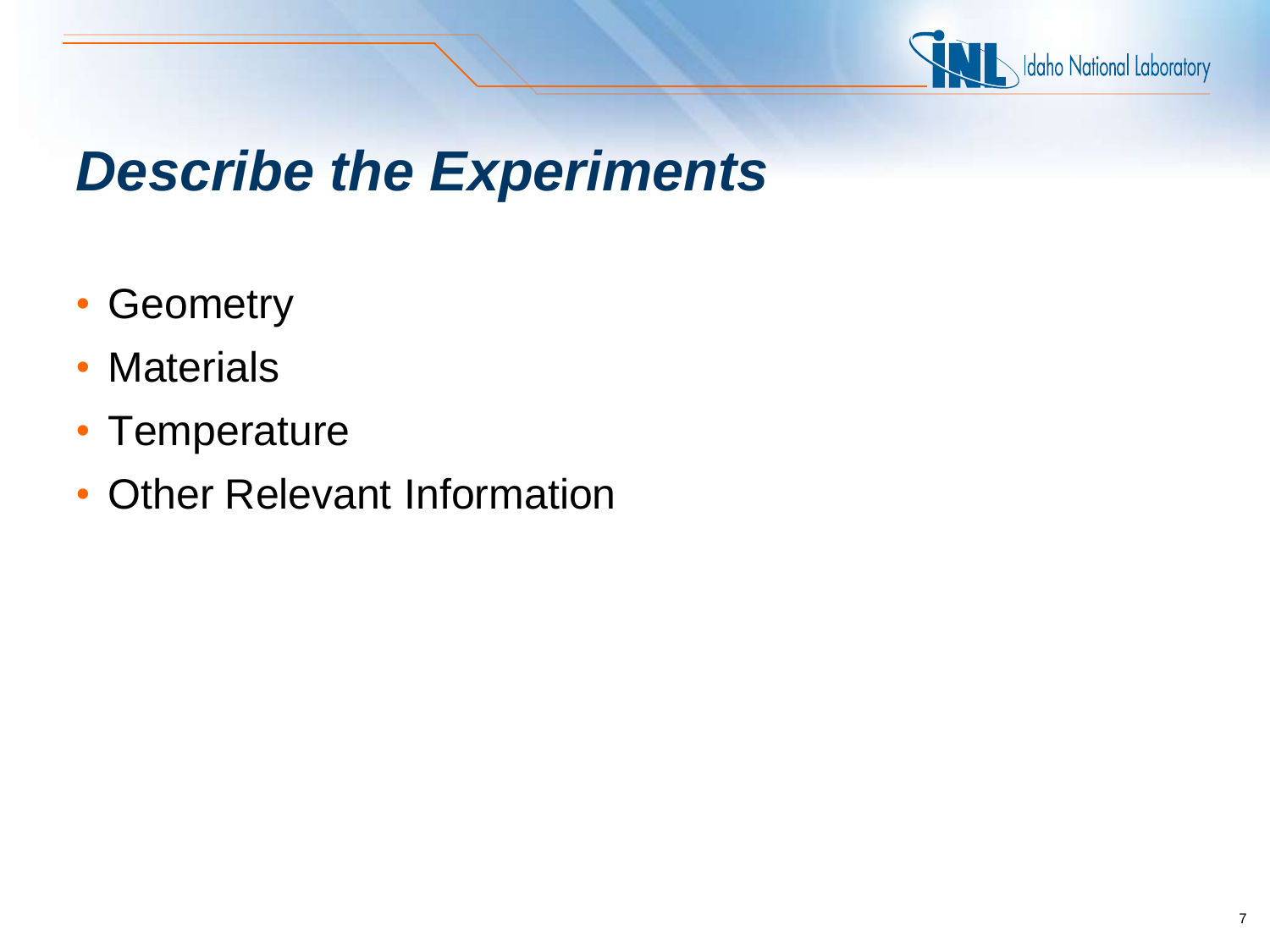

### *ICSBEP CONTENT & FORMAT*

#### **1.0 DETAILED DESCRIPTION**

#### **1.1 Overview of Experiment**

- Summary of the experiment, its original purpose, the parameters that vary in a series of configurations
- Name of the facility, when the experiments were performed, the organization that performed the experiments, and perhaps the names of the experimenters if available
- The conclusions of the Evaluation of Experimental Data (Section, Section 2) should be briefly stated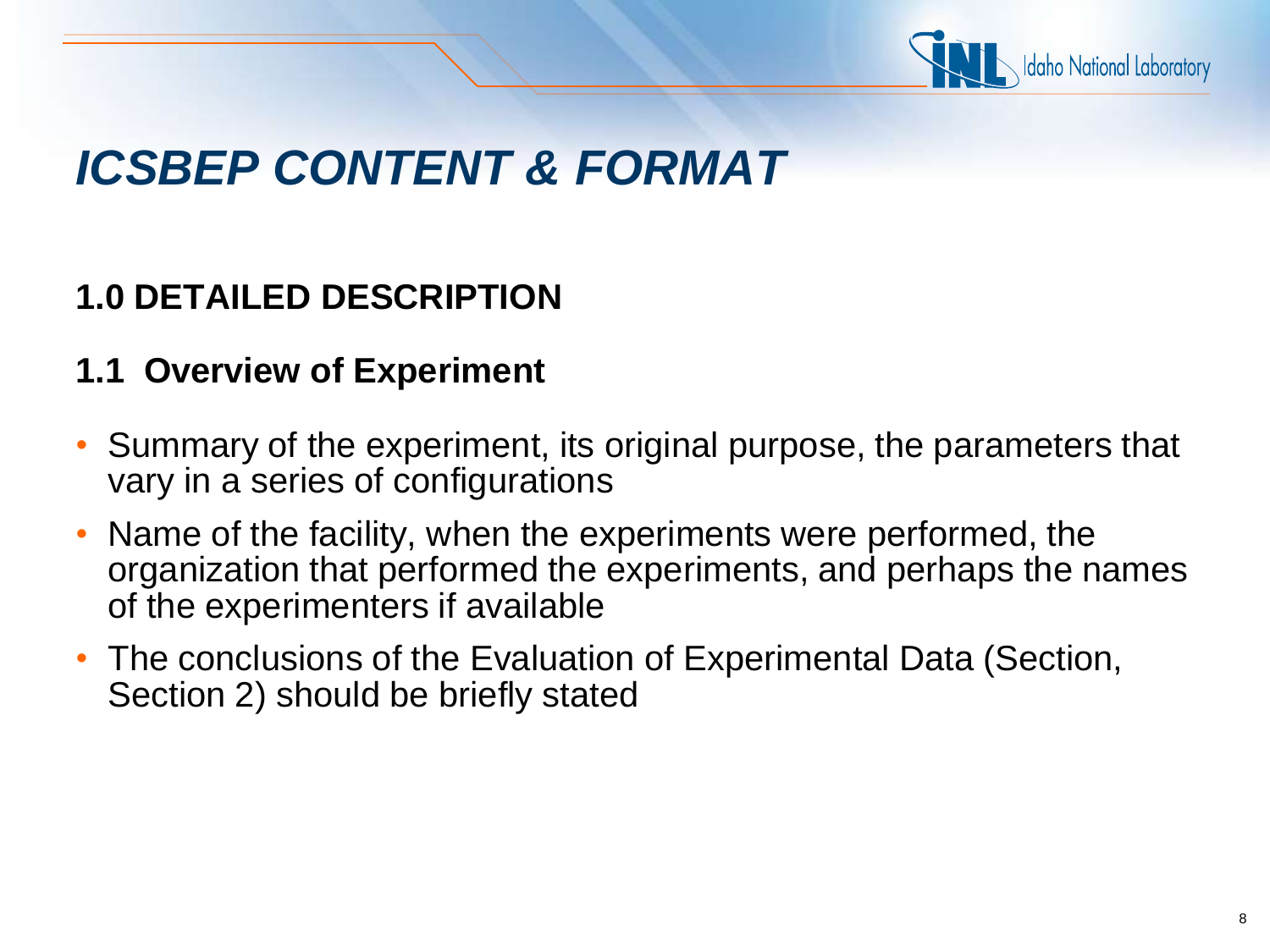

#### **1. 2 Description of Experimental Configuration**

- Detailed description of the physical arrangement and dimensions of the experiment
- Uncertainties assigned by the experimenter
- Method of making the specific measurements
- Some measurement types such as subcritical measurements may require more detailed information about the source and detectors than is typically required for critical assemblies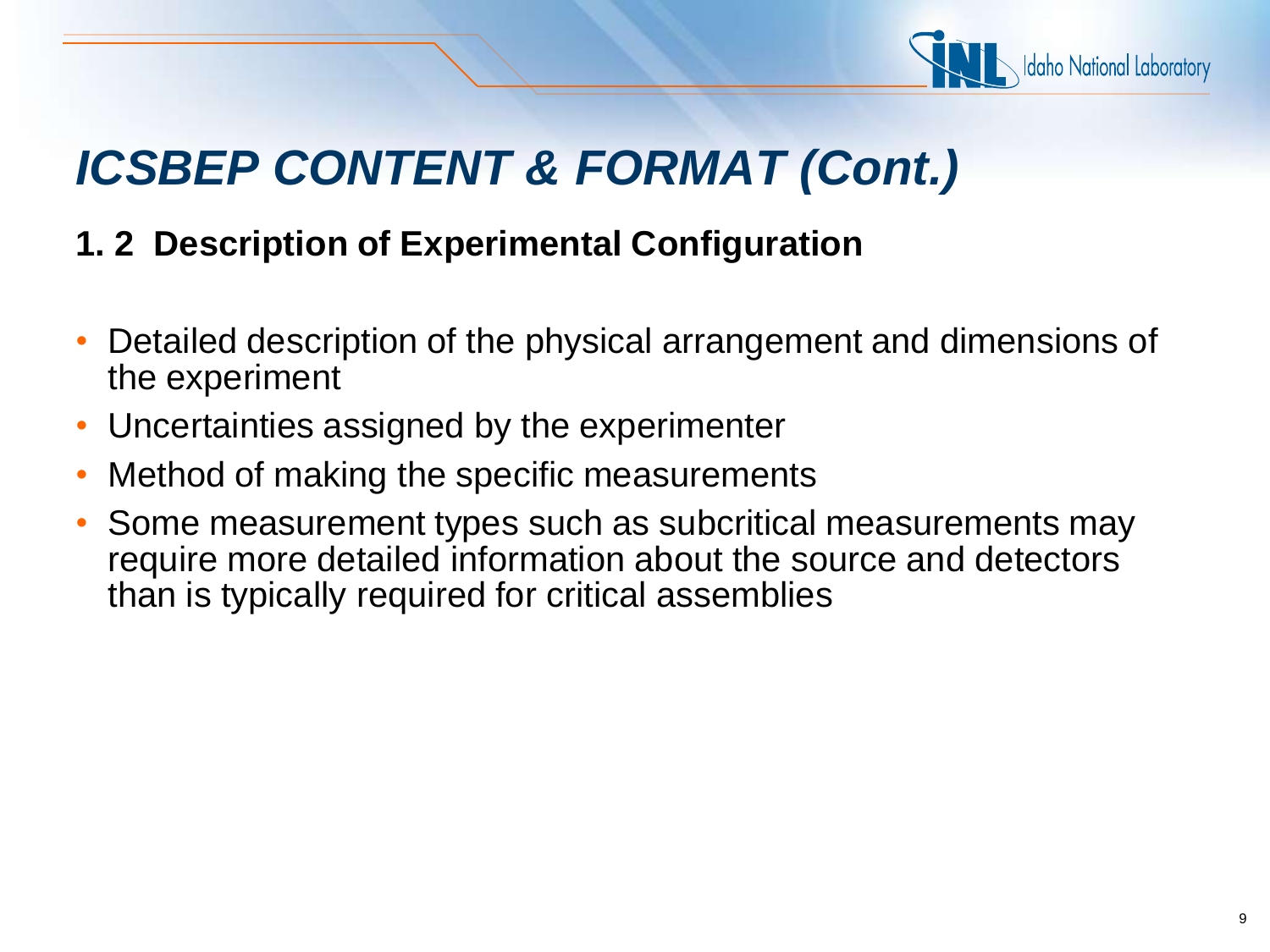

#### **1.3 Description of Material Data**

- Detailed description of **all** materials used in the experiment as well as significant materials in the surroundings
- Uncertainties assigned by the experimenter
- Specify source of composition data (physical or chemical analyses or from material handbooks when only the type of material was specified)
- Details of the methods of analysis and uncertainties
- Dates of the experiment, of the chemical analysis, and of isotopic analysis or purification (When isotopic buildup and decay are important)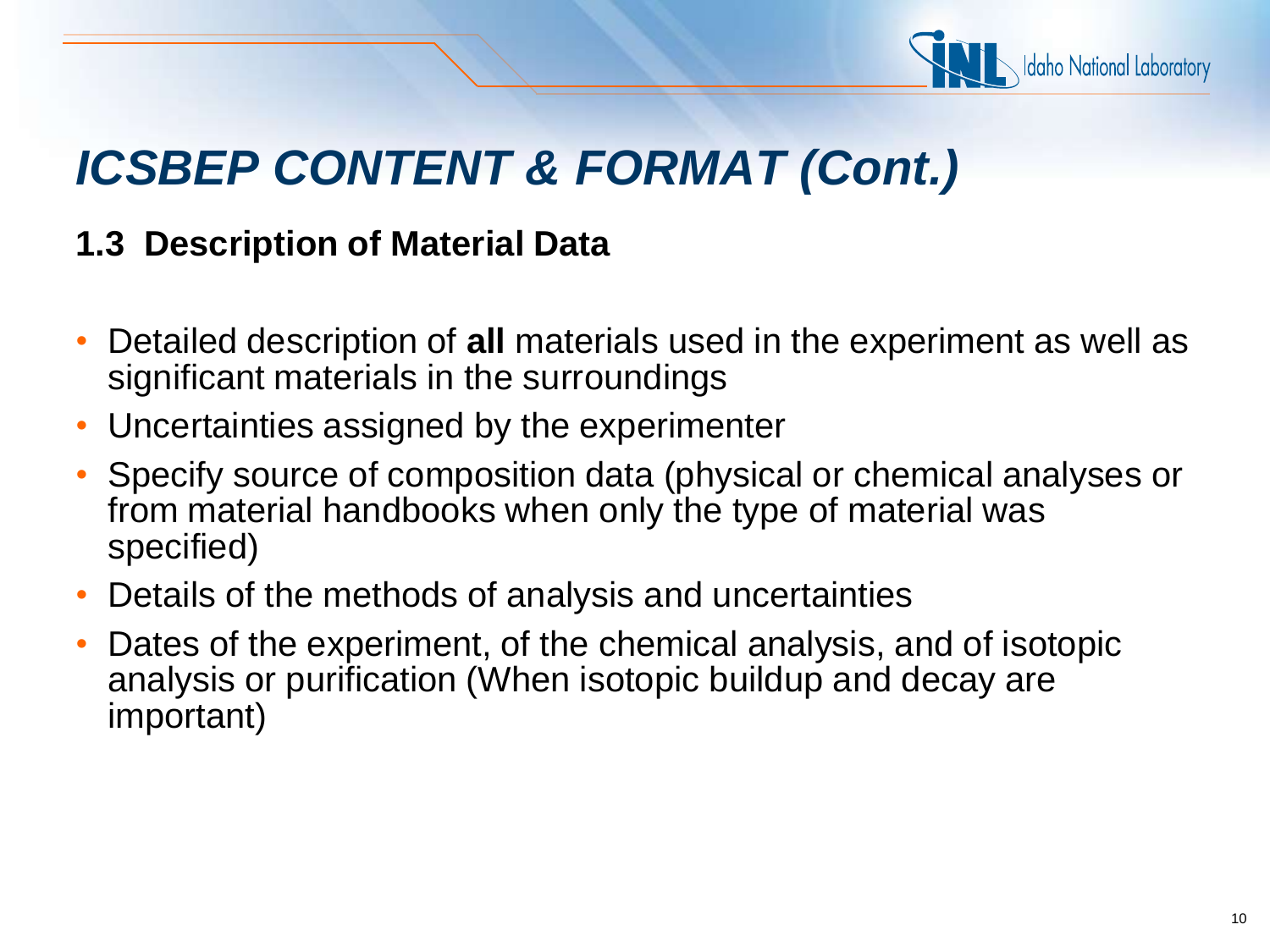

#### **1.4 Temperature Information**

• The Temperature at which the experiments were preformed is given and discussed.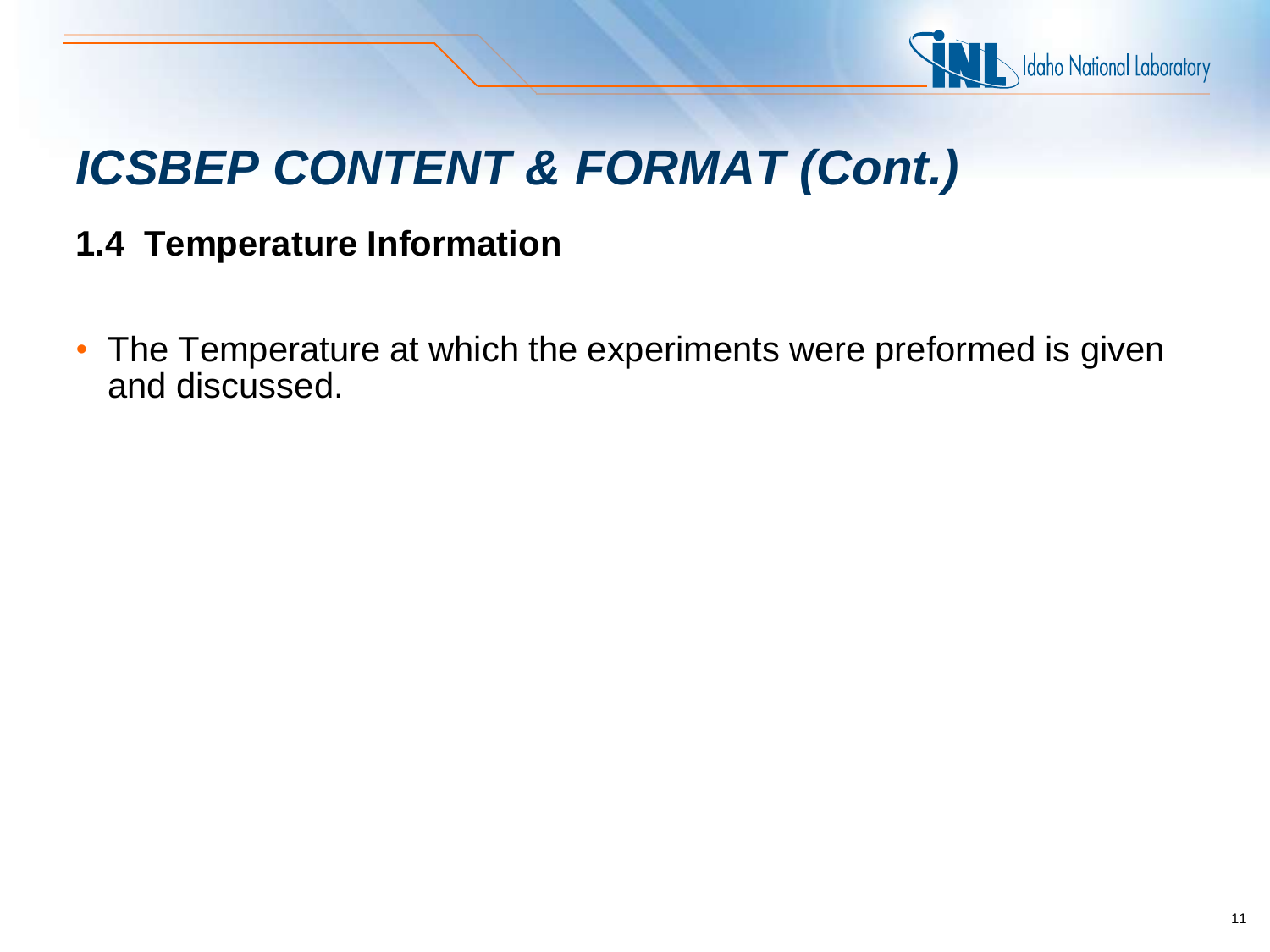

#### **1.5 Supplemental Experimental Measurements**

- Additional experimental data that are not necessarily relevant to the derivation of the benchmark model
- Subcritical measurements include a description of the measurement technology and a discussion on the interpretation of the measurements as well as the measured data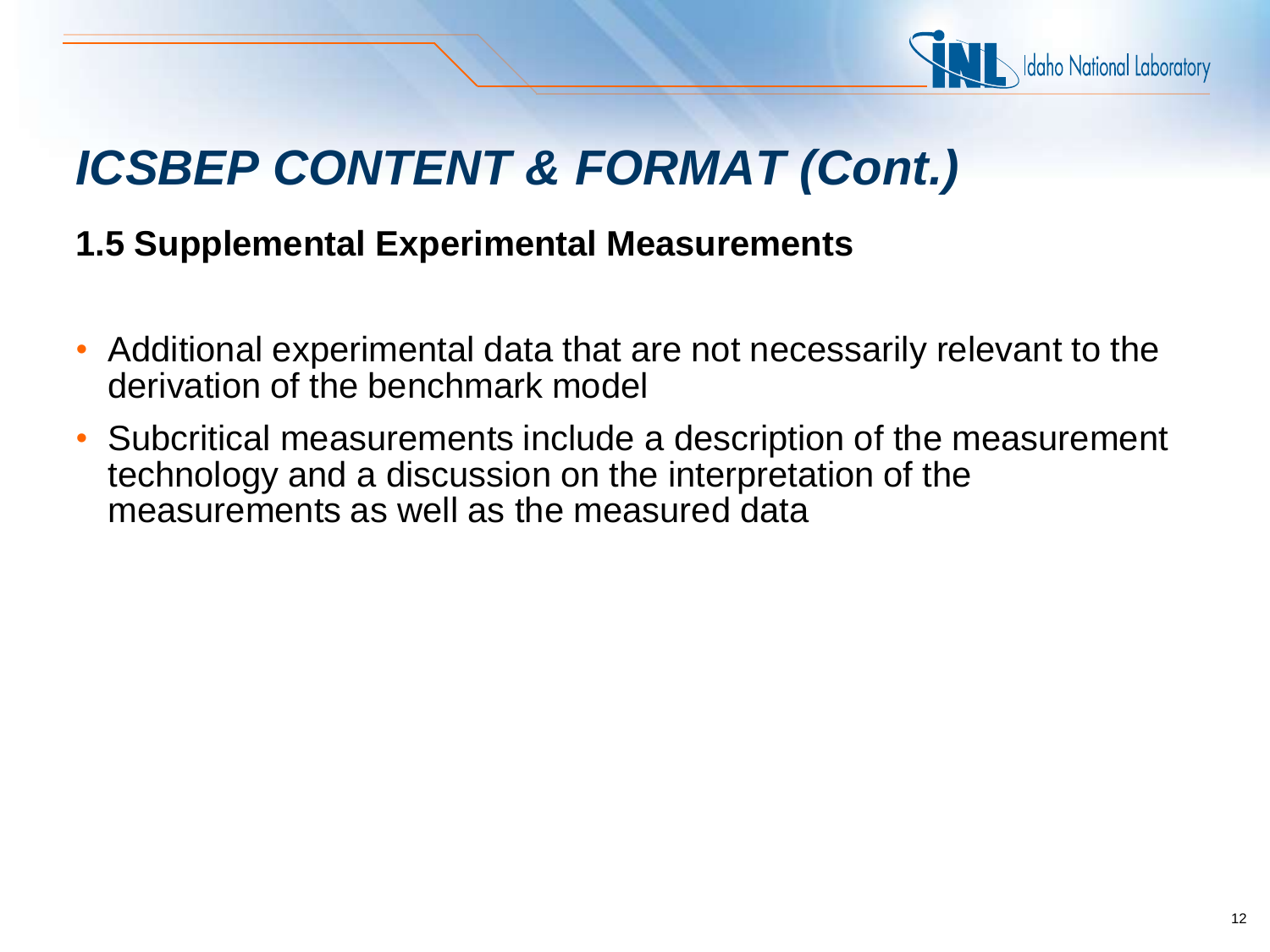

## *Evaluate the Experiments*

- How good are the data?
- What are the uncertainties?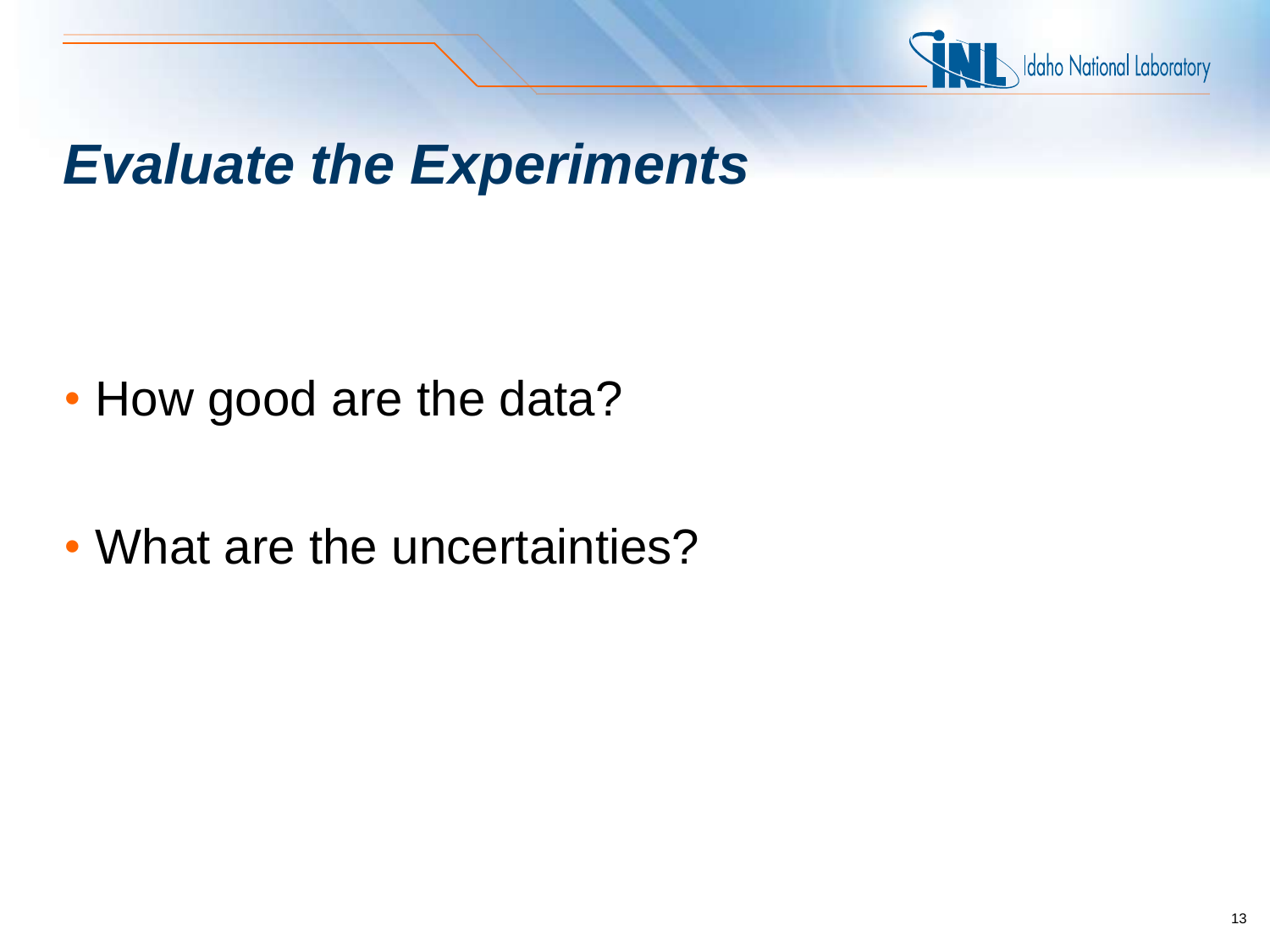

#### **2.0 EVALUATION OF EXPERIMENTAL DATA**

- Evaluation of the experimental data and conclusions
- Missing data or weaknesses and inconsistencies in published data
- Effects of uncertainties (if uncertainties are not provided, they must be estimated)
- Summary table
- Unacceptable data are not included in Sections 3 & 4
- Unacceptable data may still be used in validation efforts if the uncertainty is properly taken into account
- Random versus Systematic Uncertainty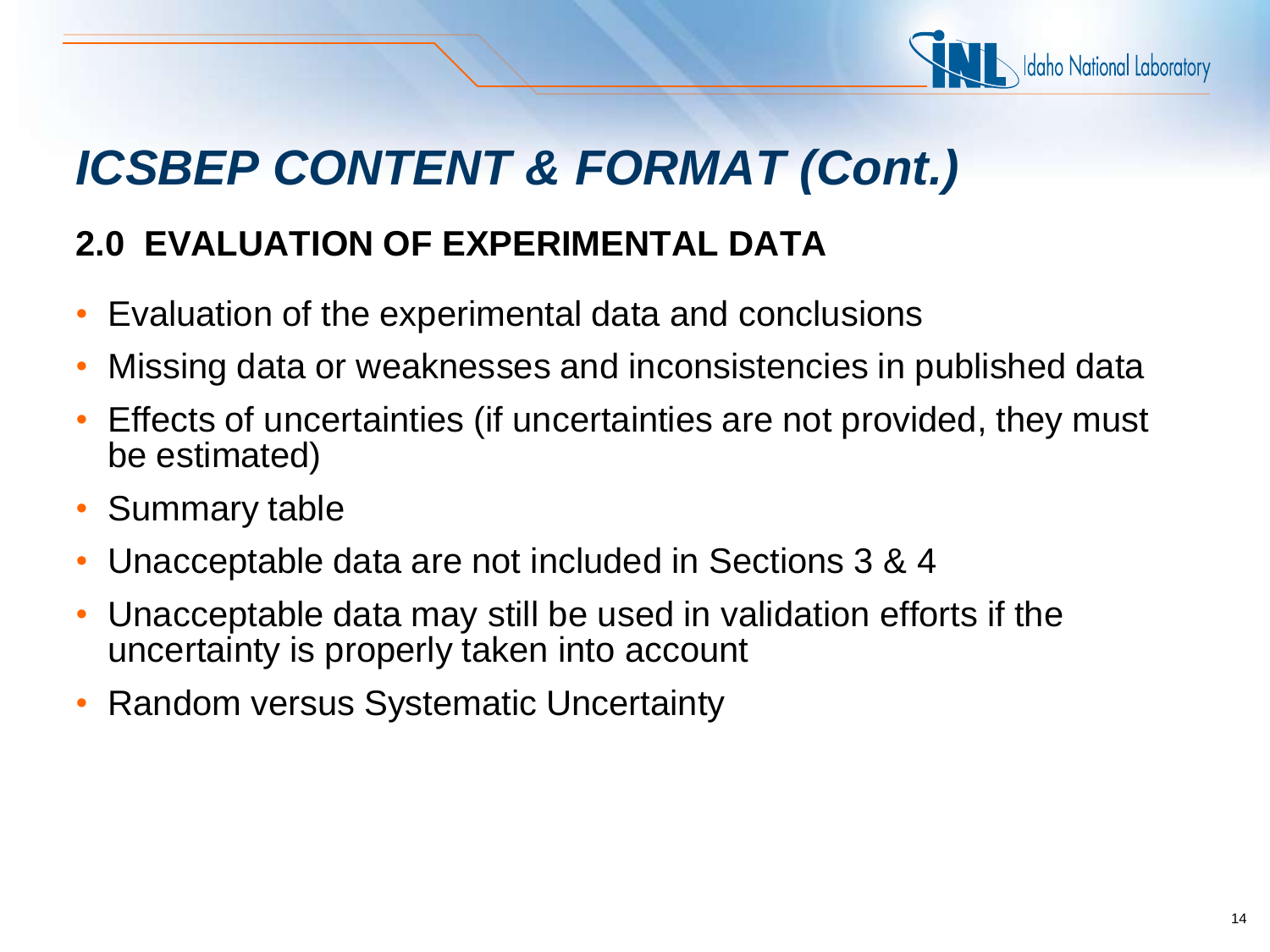

## *Provide Concise Benchmark-Model Specifications*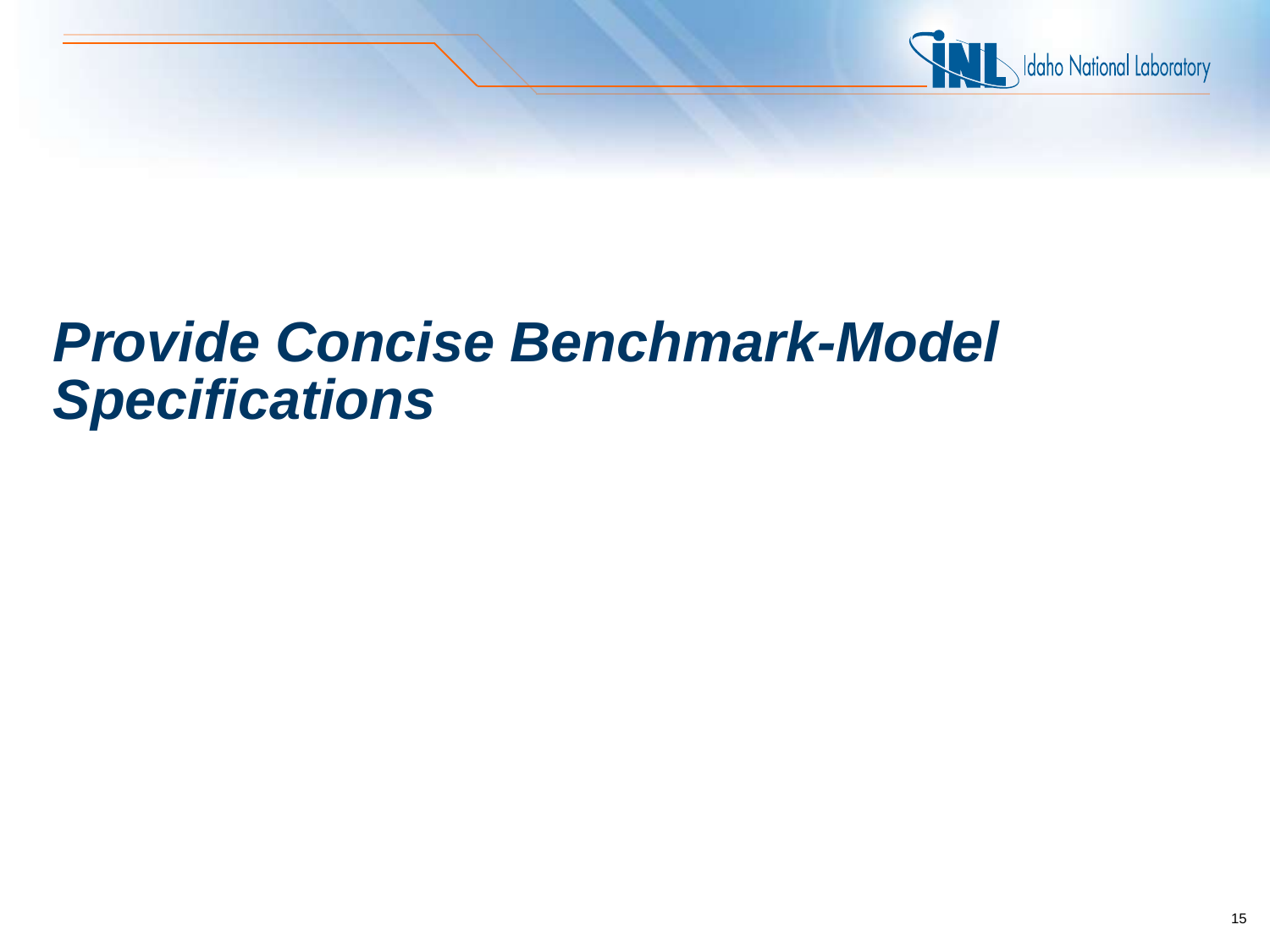

### **3.0 BENCHMARK SPECIFICATIONS**

- Benchmark specifications provide the data necessary to construct calculational models – Should be concise and complete
- Retain as much detail as necessary to preserve all important aspects of the actual experiment
- Simplifications include description of the transformation from the measured values to the benchmark-model values, the transformation, and the uncertainties associated with the transformation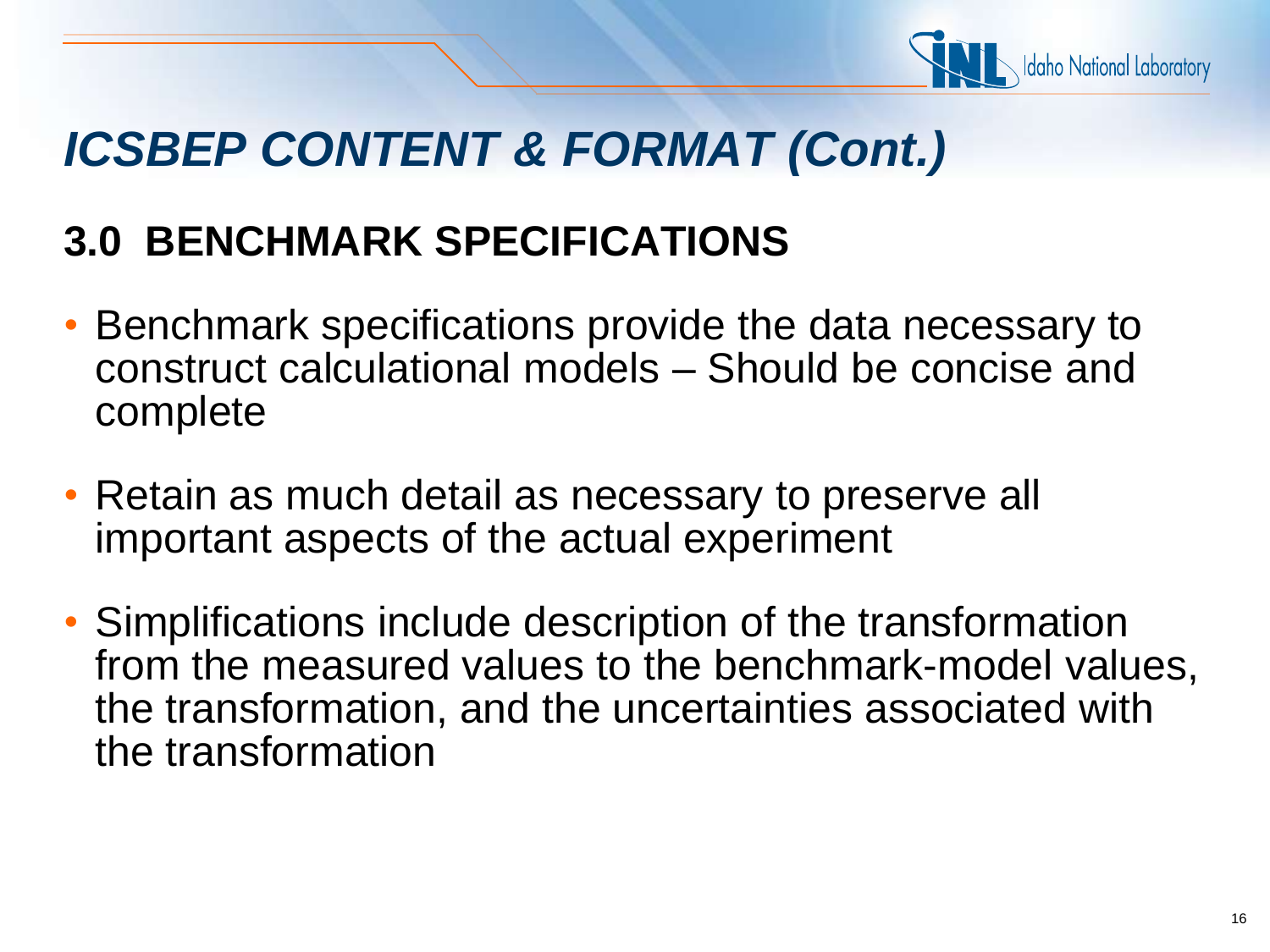

#### **3.1 Description of Model**

- General description of main physical features of the benchmark model(s)
- Simplifications and approximations made to geometric configurations or material compositions are described and justified
- Resulting biases and additional uncertainties in  $k_{\text{eff}}$  are quantified
- Justification for omitting any constituents of the materials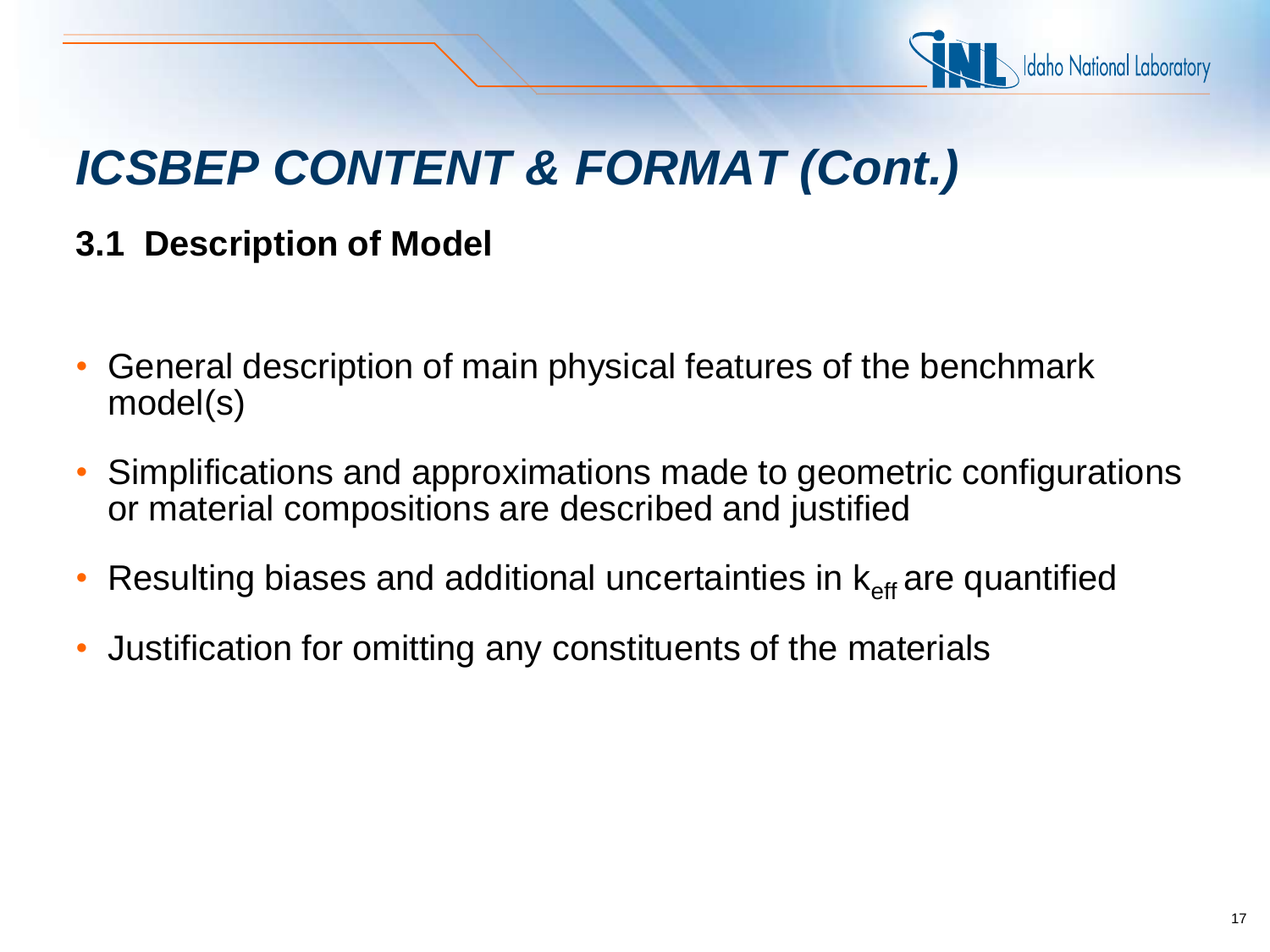

#### **3. 2 Dimensions**

- Include all dimensions and information needed to completely describe the geometry of the benchmark model(s)
- Sketches, including dimensions and labels, of the benchmark model(s) should be used liberally
- Reviewer should be able to derive all dimensions in Section 3 from the information included in Sections 1 and 2.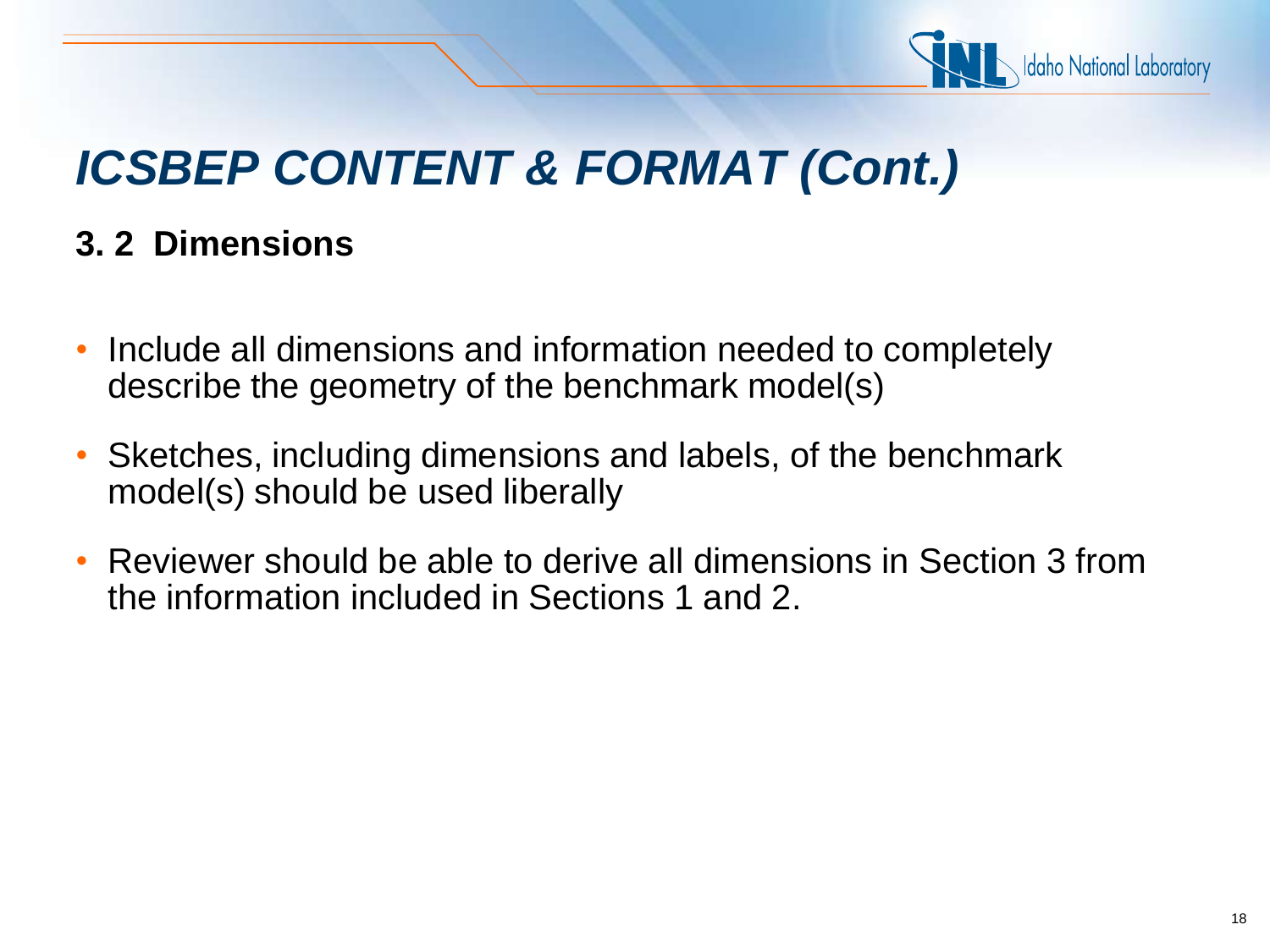

#### **3. 3 Material Data**

- Atom densities for all materials specified for the model(s) are concisely listed
- Provide unique or complicated formulas for deriving atom densities
- Reviewer should be able to derive all material specifications in Section 3 from the information included in Sections 1 and 2.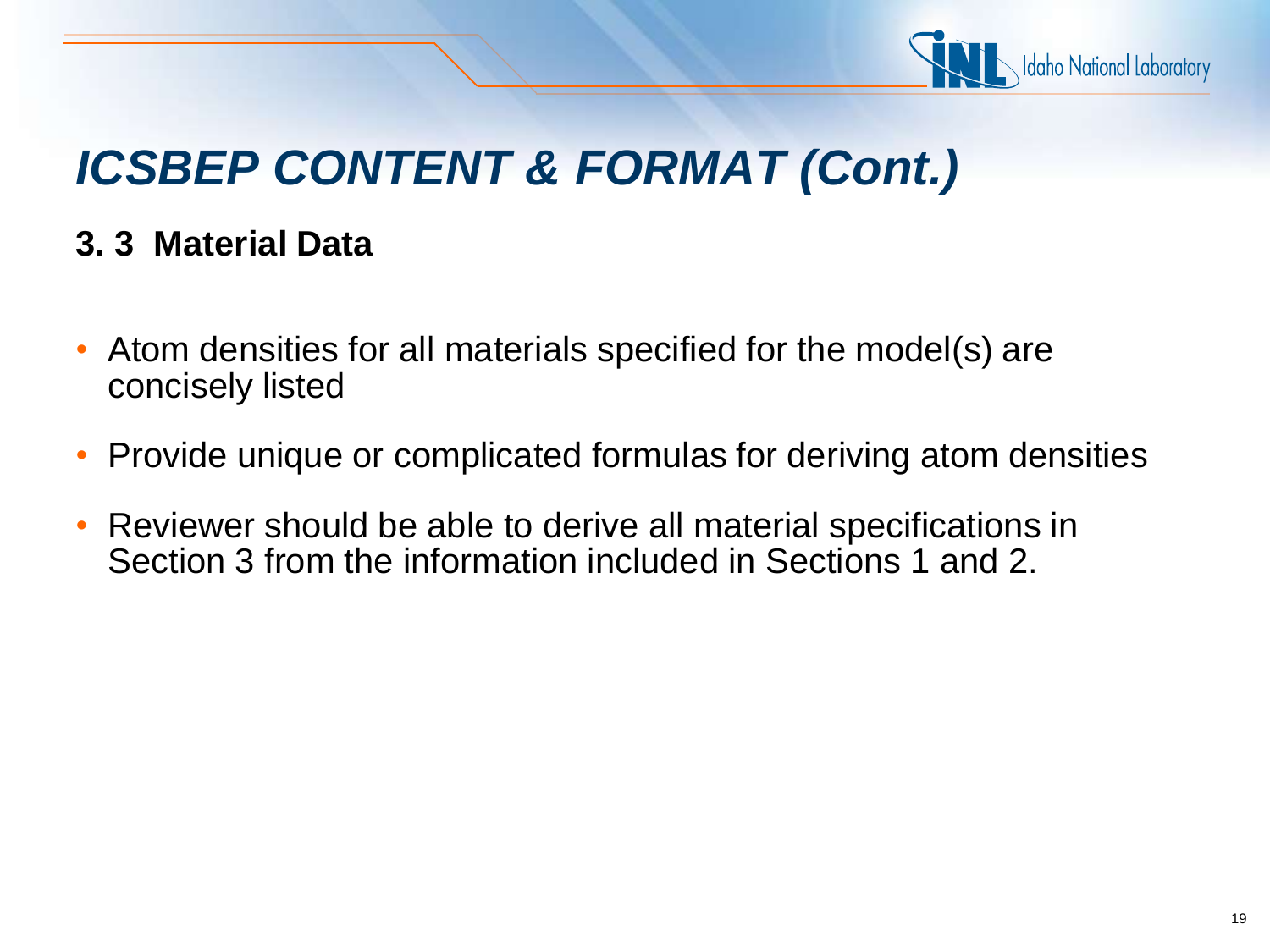

#### **3. 4 Temperature Data**

• Temperature data for the model(s)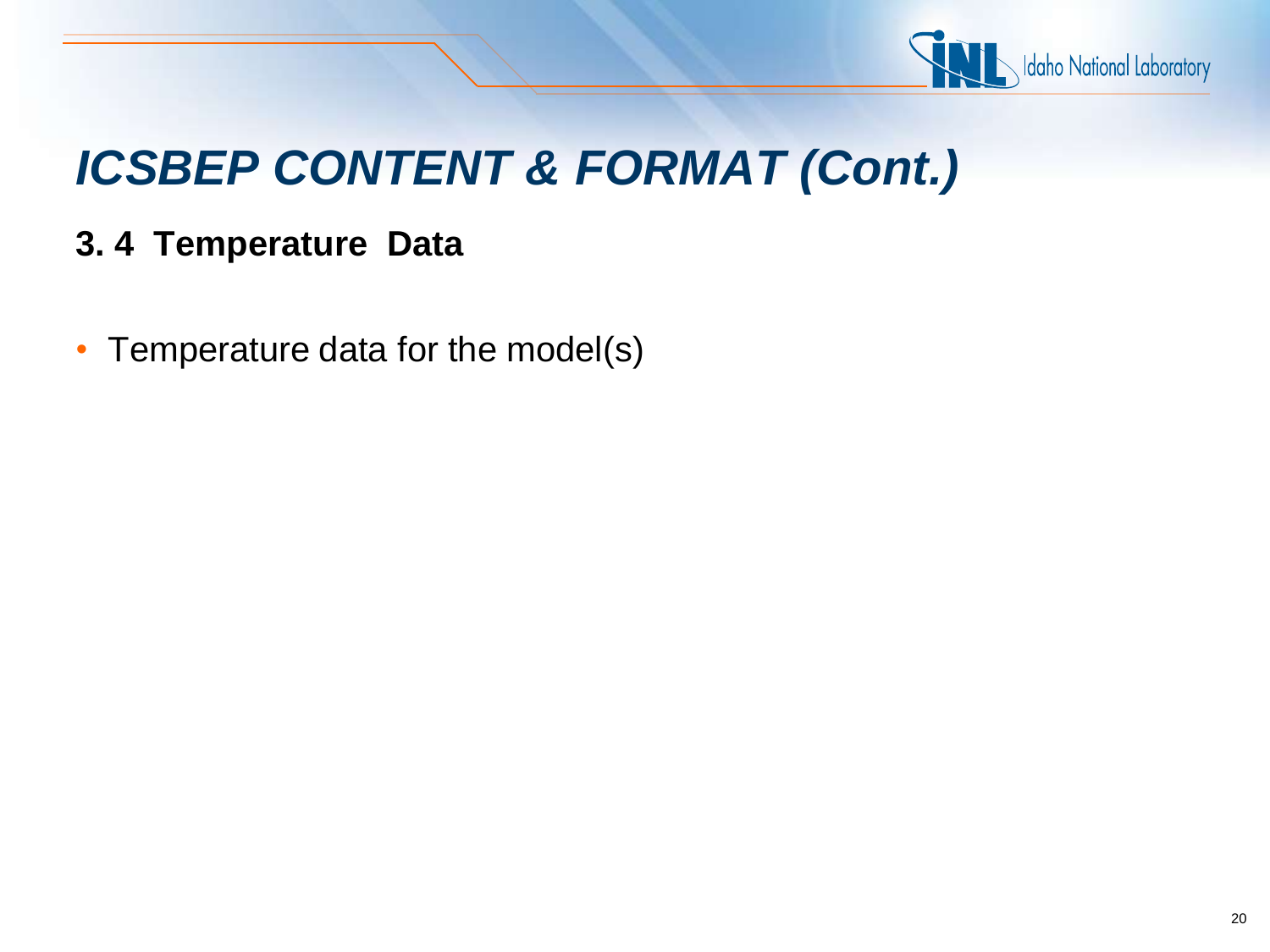

- **3.5 Experimental and Benchmark-Model keff and/or Subcritical Parameters**
- Experimental Values
- Benchmark Values (adjusted to account for bias)
- Uncertainty in the Benchmark Value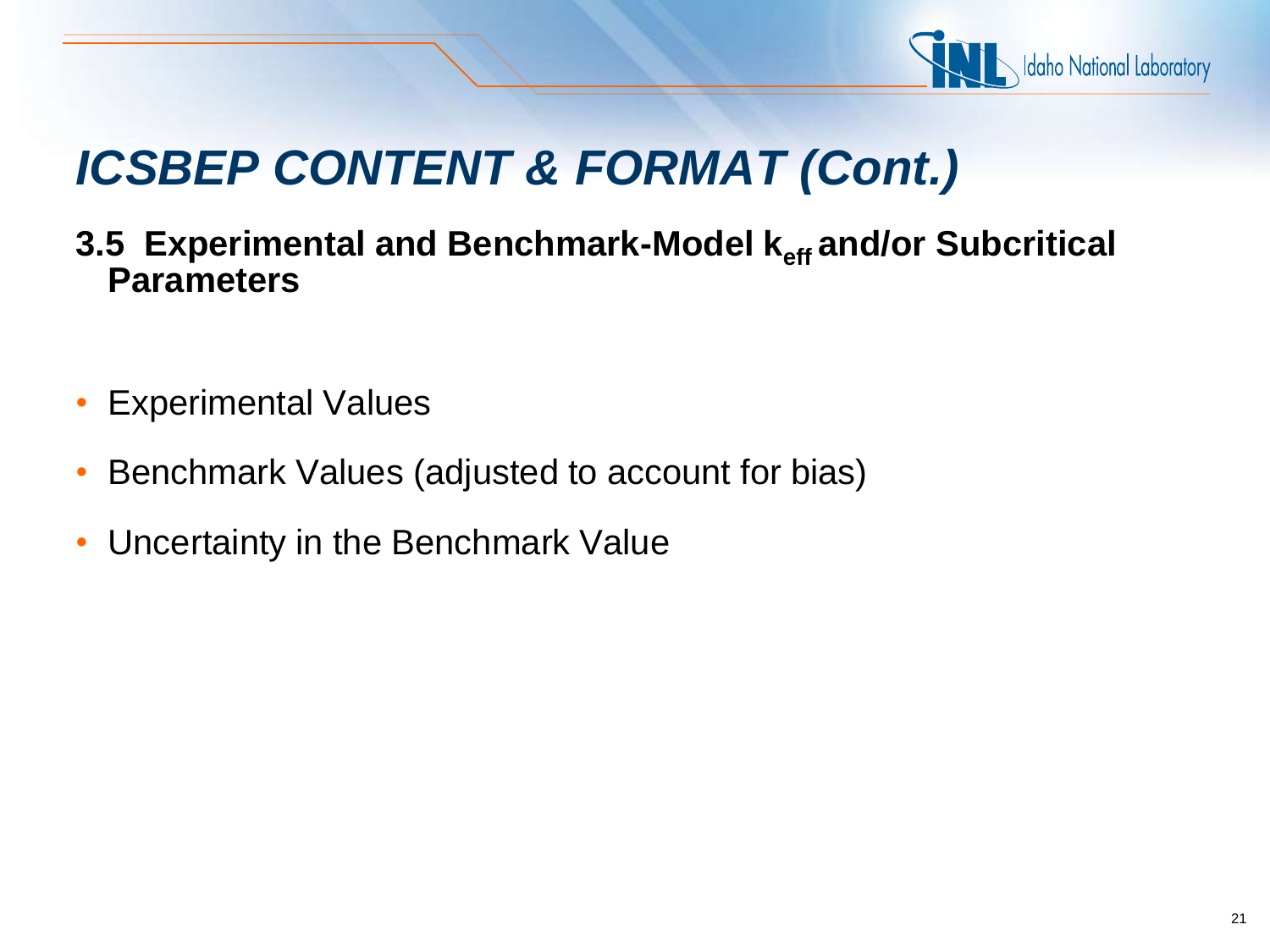

## *Provide Sample Results*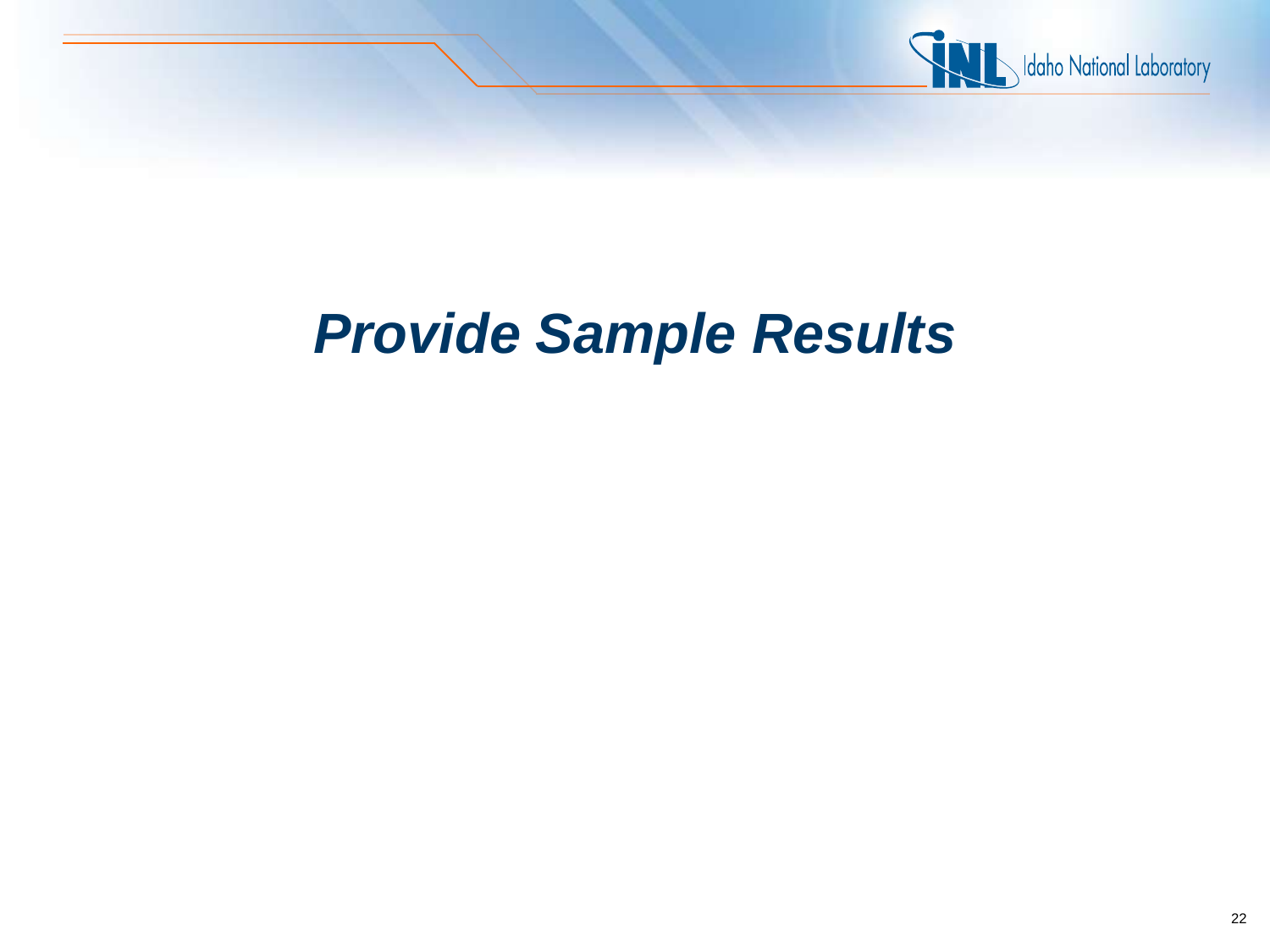

#### **4.0 RESULTS OF SAMPLE CALCULATIONS**

- Calculated results obtained with the benchmark-model specification data given in Section 3
- Sample calculations only
- Discrepancies between Benchmark values (Section 3.5) and calculated values (Section 4.0) are noted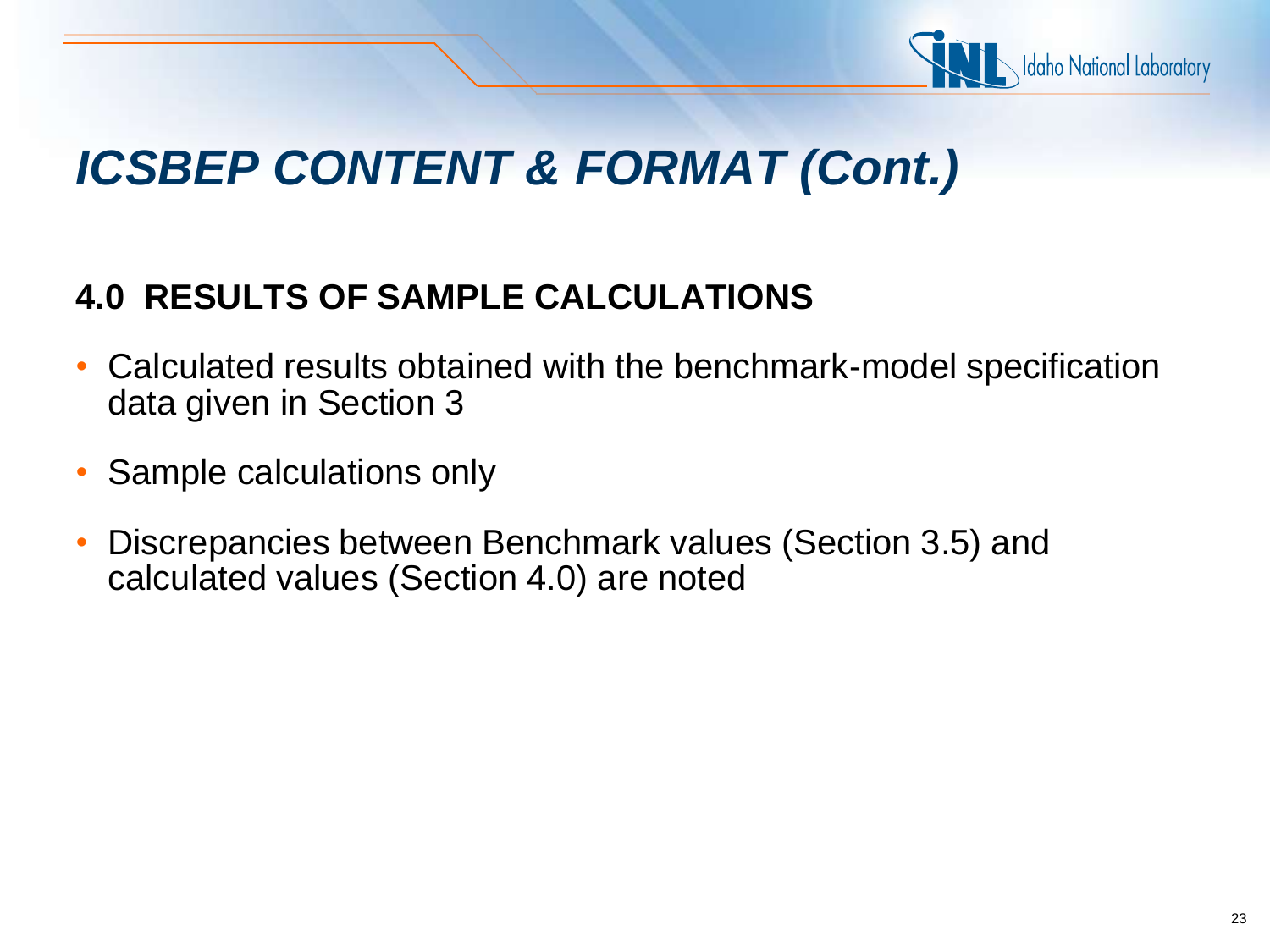

#### **5.0 REFERENCES**

- All formally published documents referenced in the evaluation that contain relevant information about the experiments
- References to handbooks, logbooks, code manuals, textbooks, personal communications with experts, etc. are given in footnotes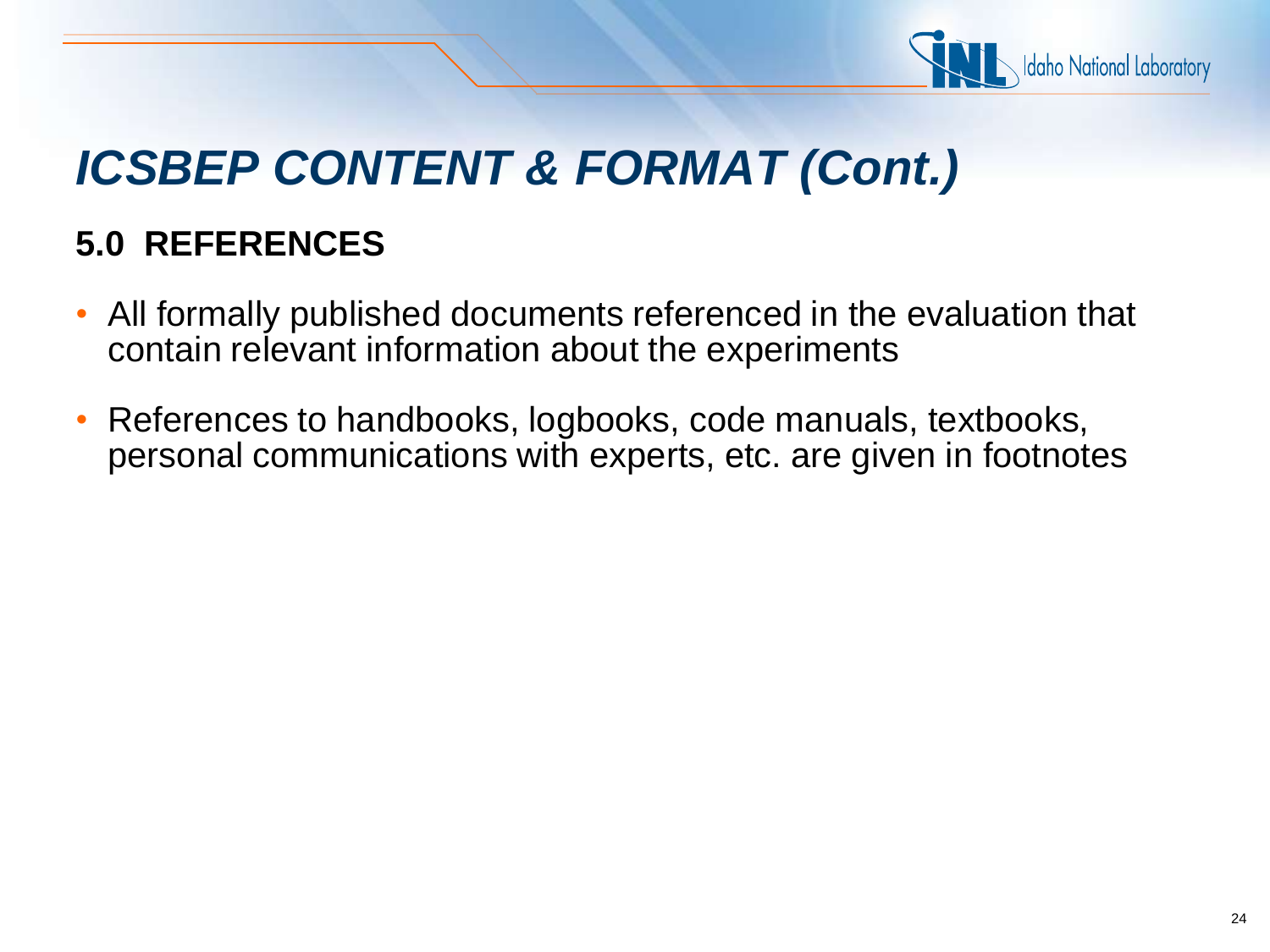

#### **APPENDIX A** Typical Input Listings

Brief comments about options chosen for calculations are included in an introductory paragraph. Any small differences from the benchmark-model specifications in Section 3 are noted. This paragraph states the version of the code (e.g., KENO-IV, KENO-V.a, MONK6B, etc.) that was used for the calculations and additional information including:

- **S<sup>N</sup> Codes**
- Quadrature order (i.e., N)
- Scattering order for cross sections (P1, P2, P3, etc.; corrected or not corrected for higher-order effects)
- Convergence criteria for eigenvalue and flux
- Representative mesh size (cm)
- •
- **Monte Carlo Codes**
- Number of active generations
- Number of skipped generations
- Number of histories per generation or total number of histories

Unique and/or important features regarding the input may also be discussed just prior to the input listings. Listing titles refer to the case number and number of the table in Section 4.0 that gives the calculated result.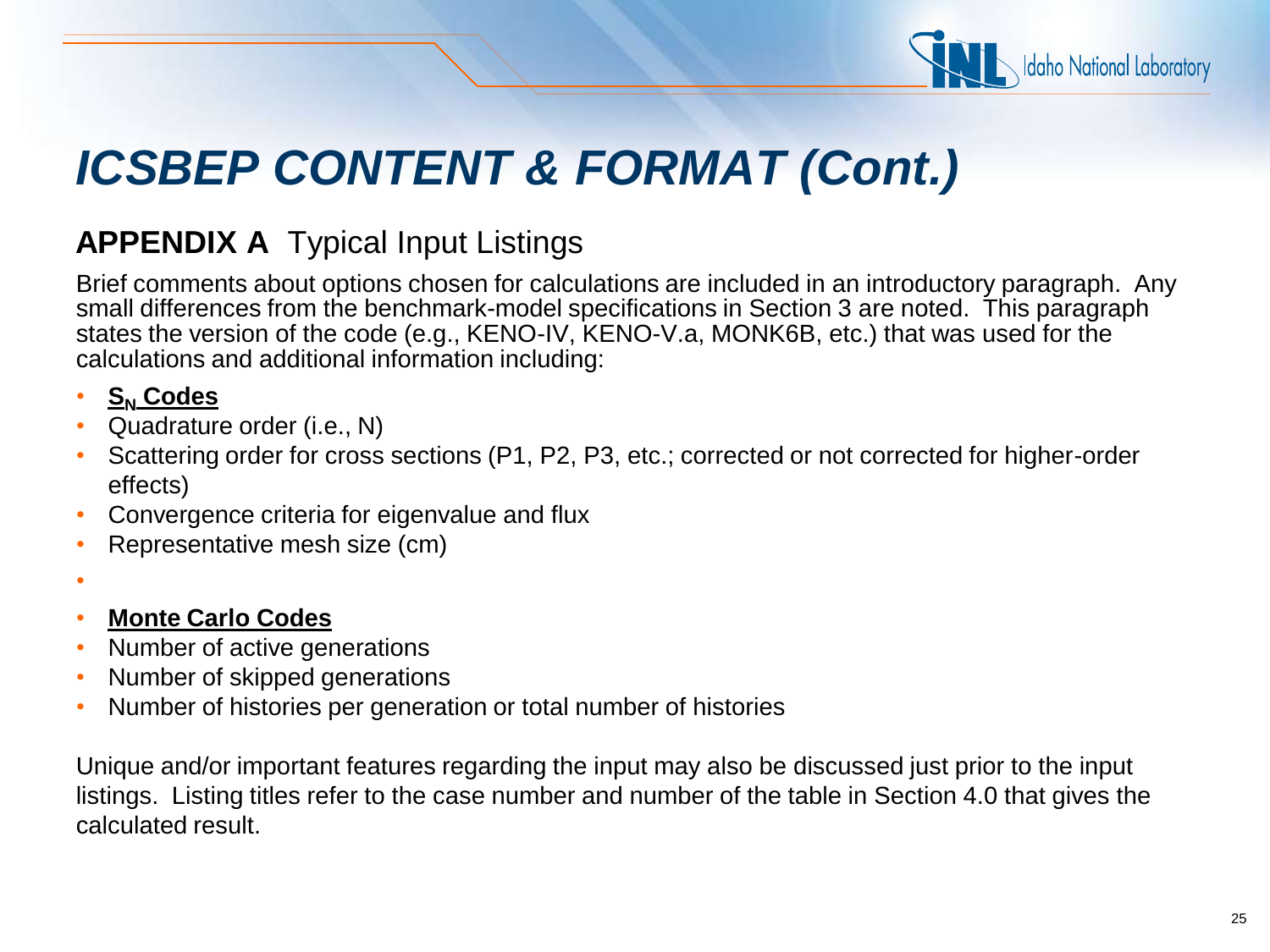

### *Why Such a Rigorous Format?*

- Handbook or Reference Book
	- For the benefit of the user
	- Orderly layout to assist the user
	- Information is always in the same location
	- Information has been rigorously verified
- Separation of Geometry, Materials, Temperature
	- Neutronics computer code input
	- Allows systematic & detailed review / verification
- Not a Compilation of Technical Reports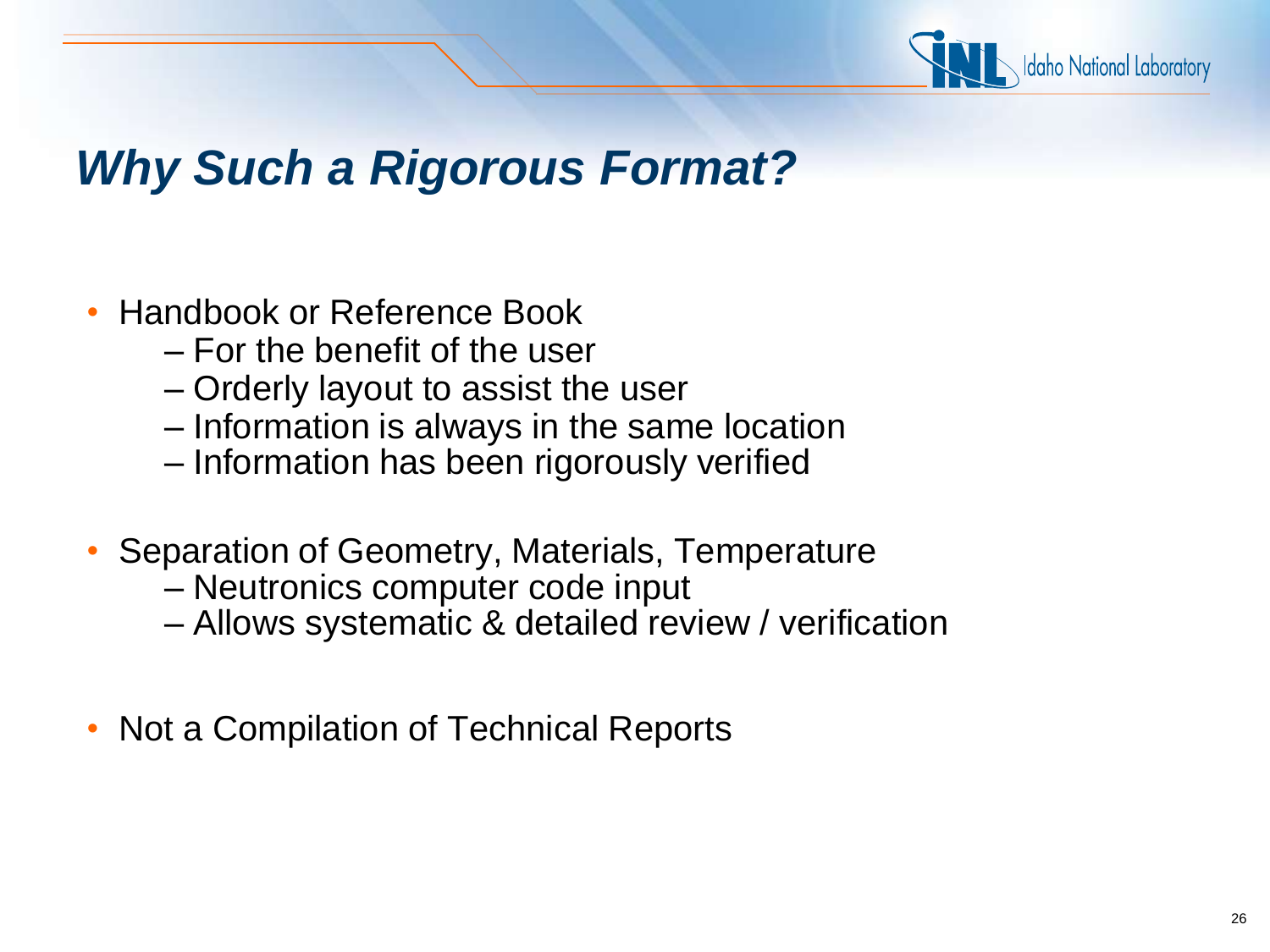

# *Quality Assurance*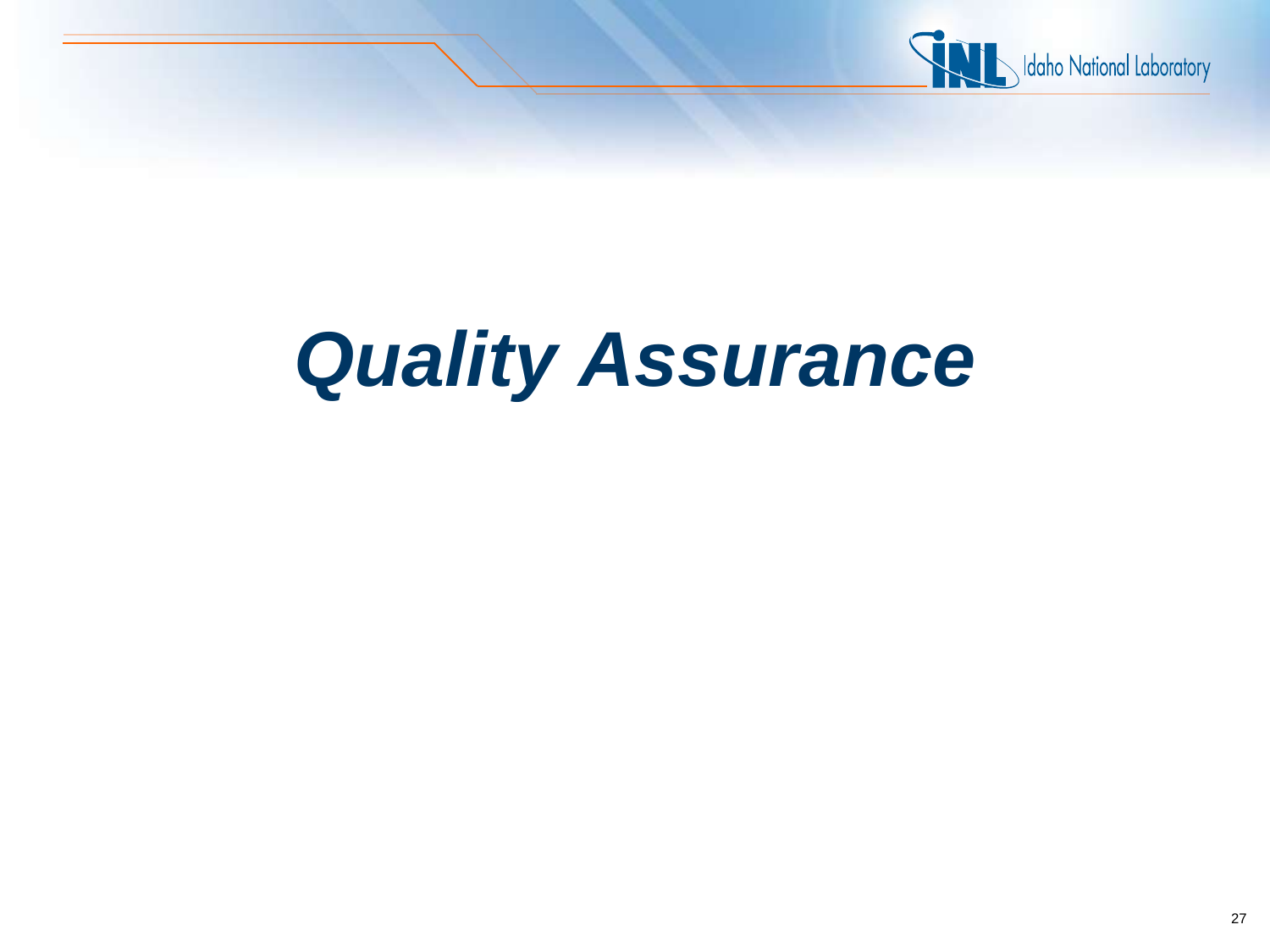

### *Quality Assurance*

Each experiment evaluation included in the Handbook undergoes a thorough internal review by the evaluator's organization. Internal reviewers are expected to verify:

- 1. The accuracy of the descriptive information given in the evaluation by comparison with original documentation (published and unpublished).
- 2. That the benchmark specification can be derived from the descriptive information given in the evaluation
- 3. The completeness of the benchmark specification
- 4. The results and conclusions
- 5. Adherence to format.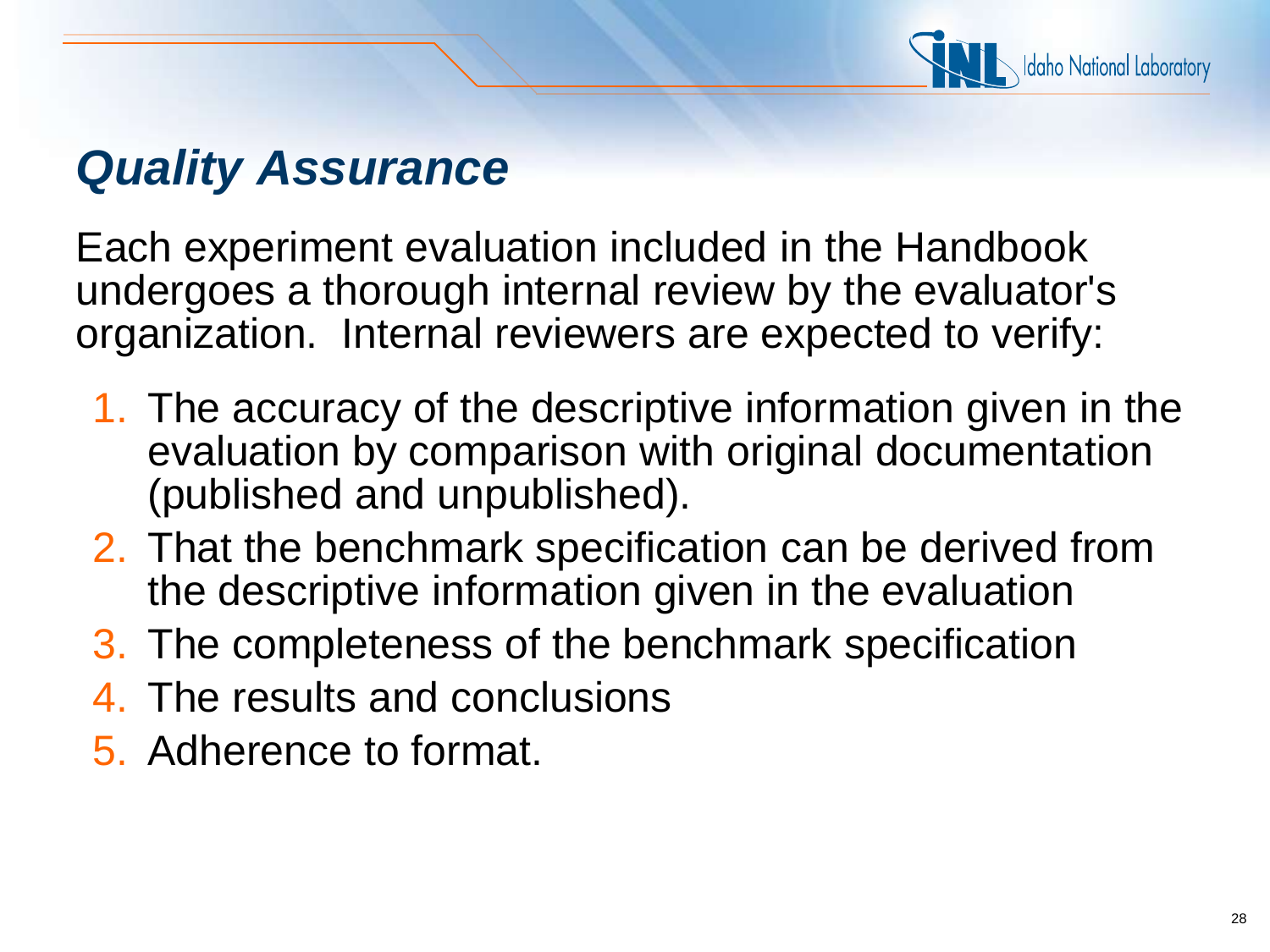

### *Quality Assurance (continued)*

In addition, each evaluation undergoes an independent peer review by another Technical Review Group member at a different facility. Starting with the evaluator's submittal in the appropriate format, independent peer reviewers are expected to verify:

- 1.That the benchmark specification can be derived from the descriptive information given in the evaluation
- 2.The completeness of the benchmark specification
- 3.The results and conclusions
- 4.Adherence to format.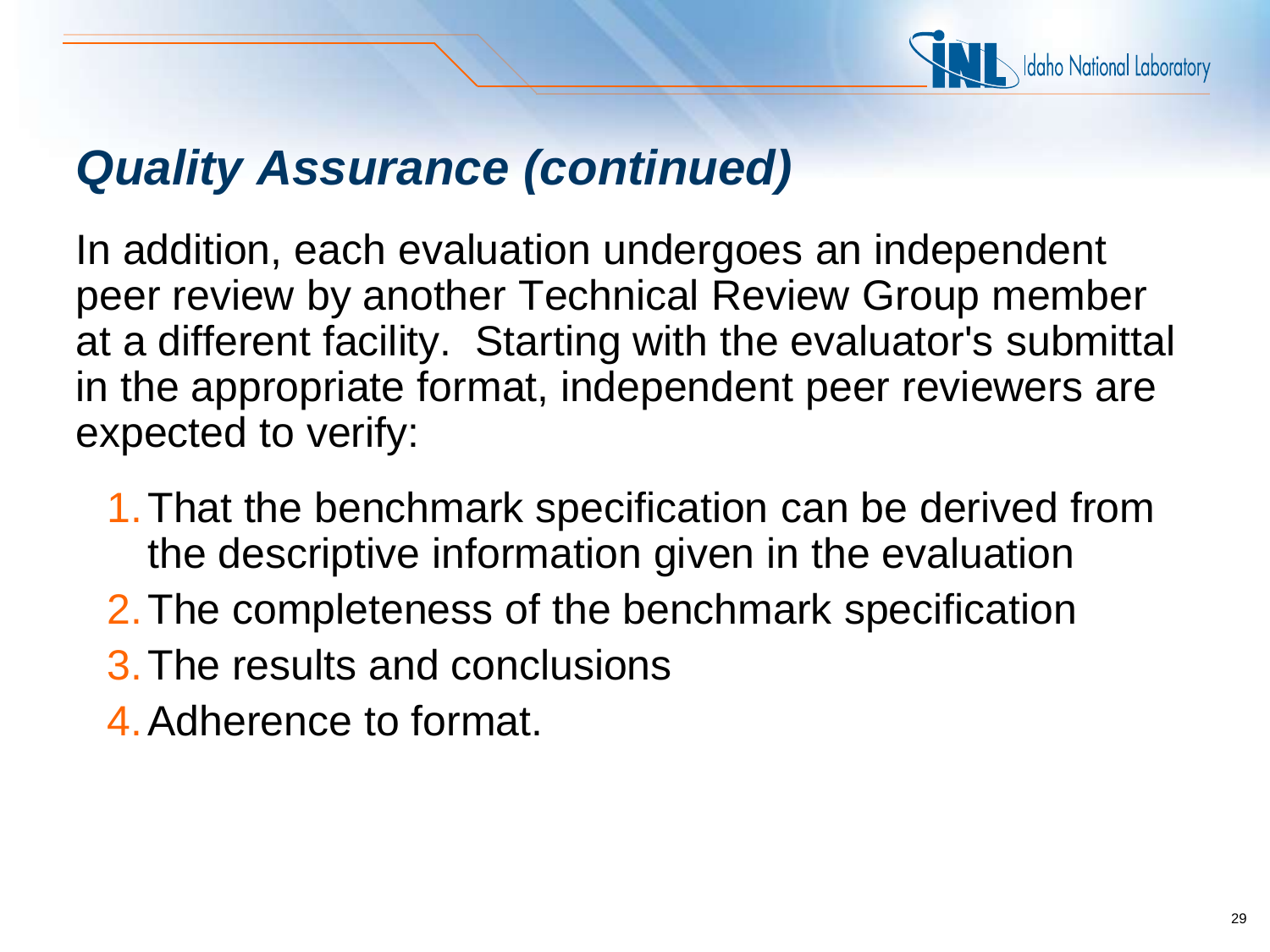

### *Quality Assurance (continued)*

A third review by the Technical Review Group verifies that the benchmark specifications and the conclusions were adequately supported.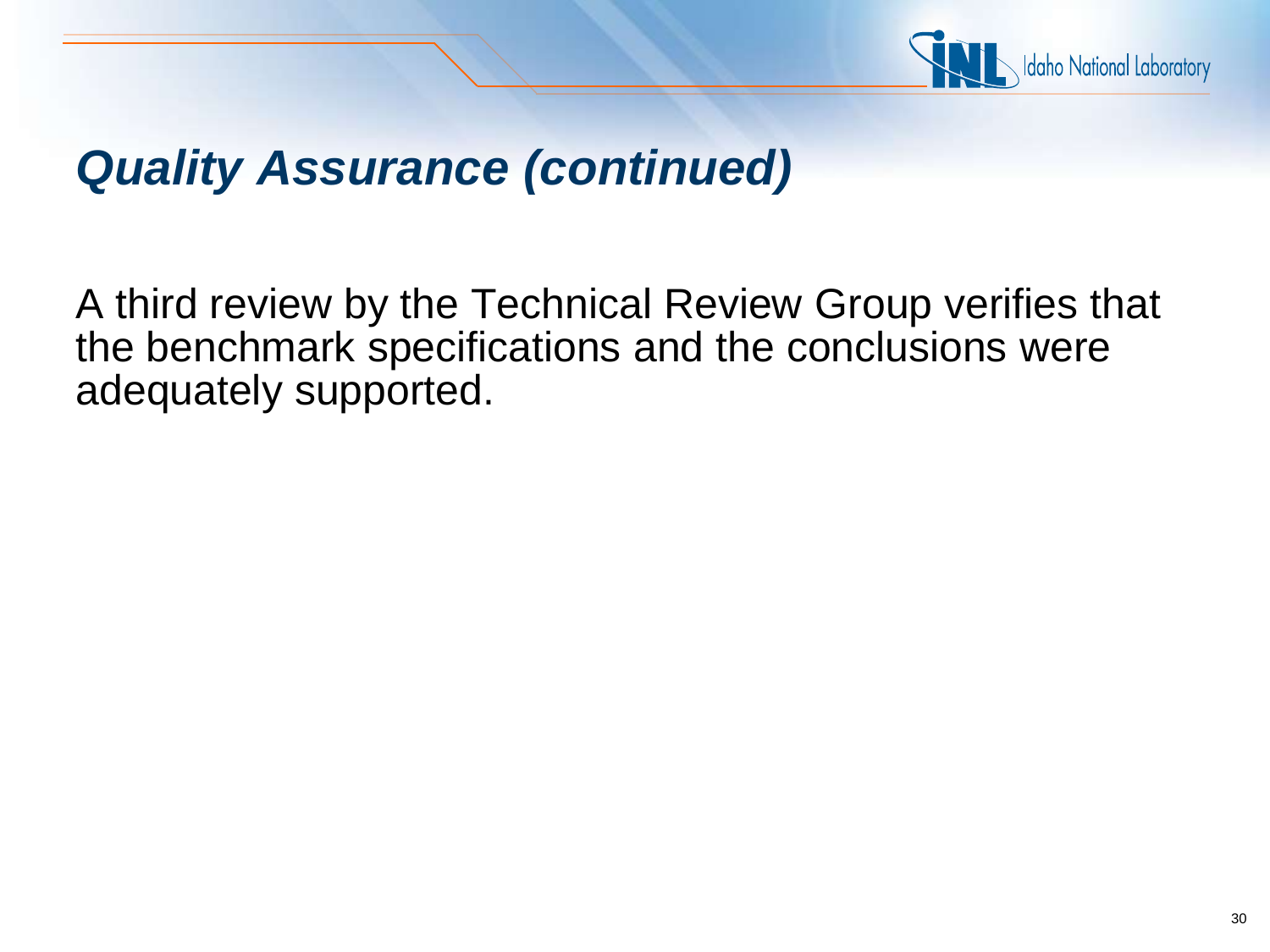

# *ICSBEP*

# *Handbook*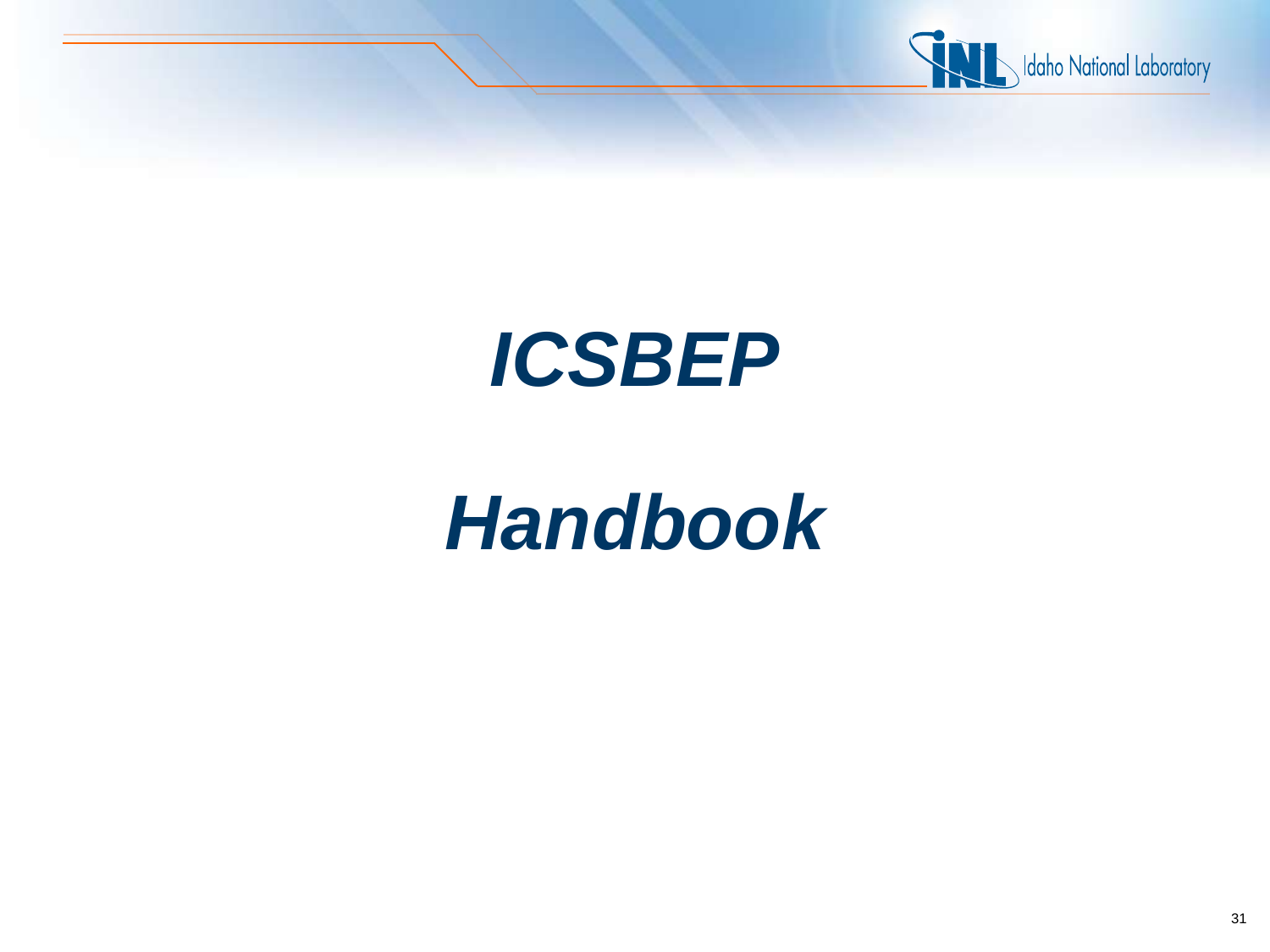

### *International Handbook of Evaluated Criticality Safety Benchmark Experiments*

September 2010 Edition

- 20 Contributing Countries
- Spans over 55,000 Pages
- Evaluation of 516 Experimental Series
- 4,405 Critical or Subcritical Configurations
- 24 Criticality-Alarm/Shielding Benchmark Configurations – numerous dose points each
- 155 fission rate and transmission measurements and reaction rate ratios for 45 different materials



• [http://icsbep.inl.gov](http://icsbep.inl.gov/)